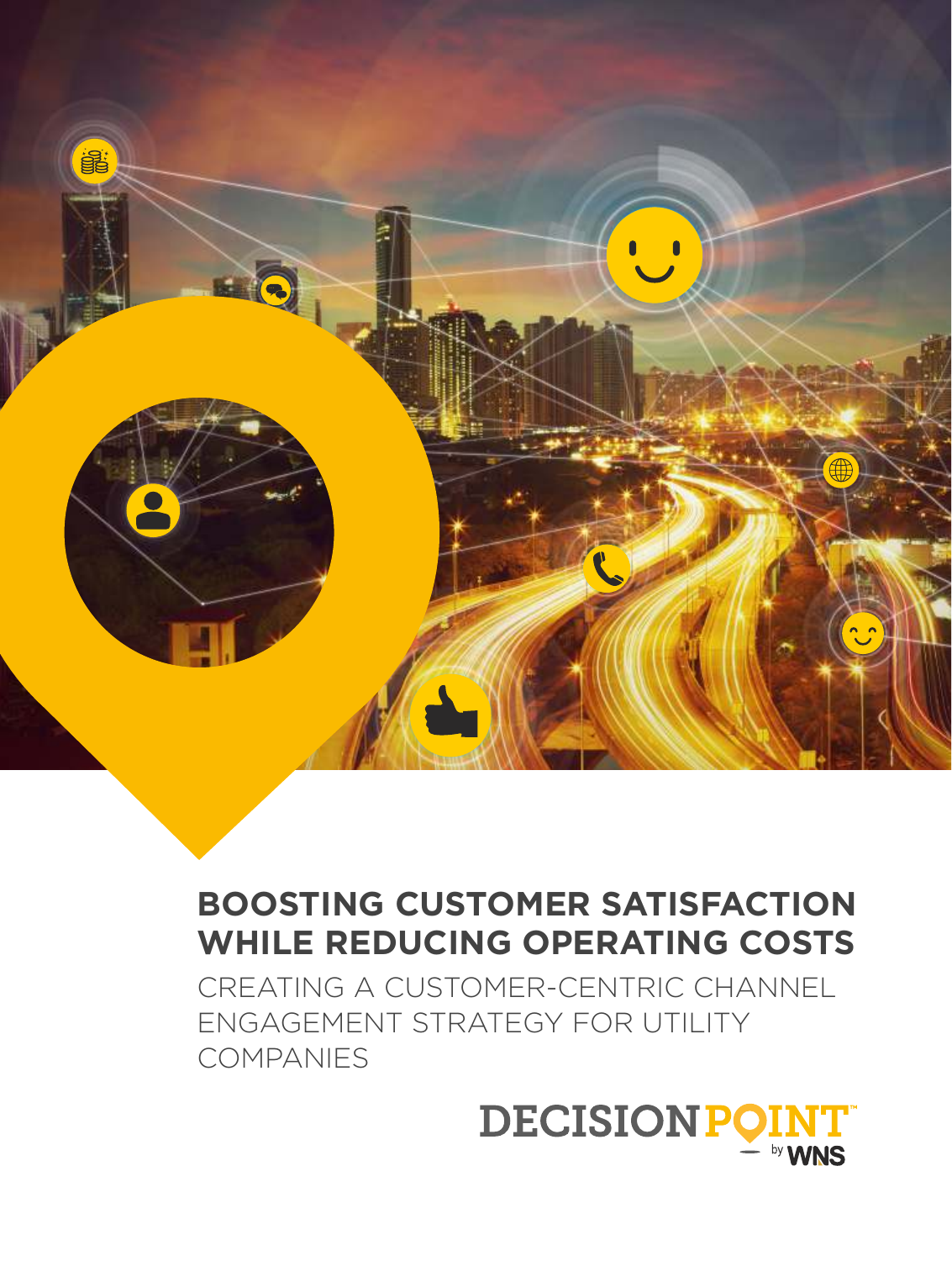

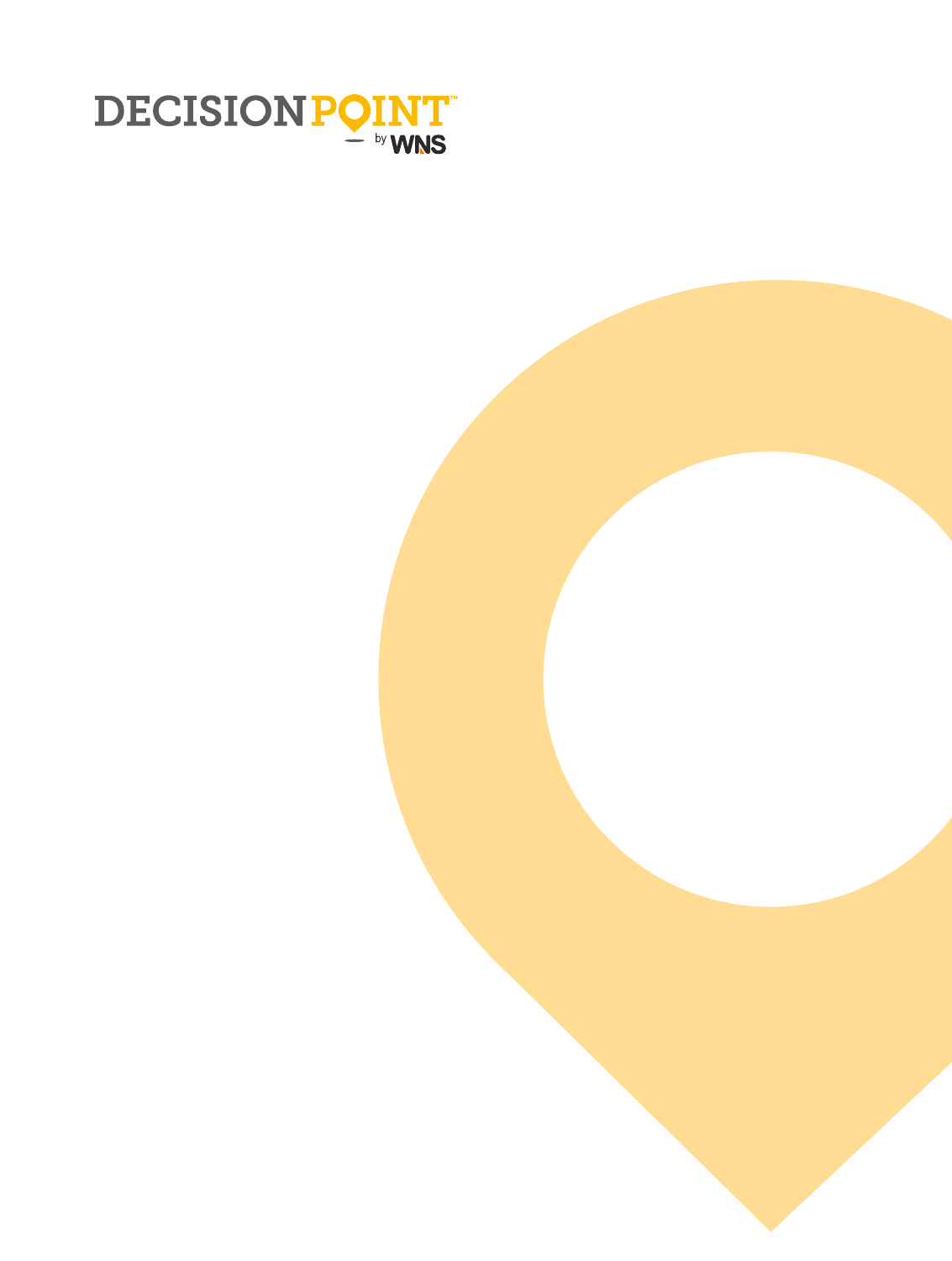# Overview

It is a paradox of sorts in customer communication as far as utility companies are concerned. Studies' suggest that the 24x7 multichannel customer experience (brought about by digital disruption) can potentially lead to lower customer complaints and operating costs, and higher acquisition of new customers. Yet, utilities, in particular, have actually witnessed a decline in customer satisfaction when multichannel customer engagement options are provided.

Customers who used one to two channels of communication were more satisfied than those who used three or more channels. While most companies performed well – in terms of increased First Contact Resolution (FCR) and lower average time to resolve - over voice channels, they could not provide a similar level of service over digital channels. And customers were willing to switch to competitors to obtain services through their preferred channels.

Clearly, there seems to be a big disconnect in how utilities respond to their customers over different channels of interaction. Does their inability to understand their customers' channel preferences hold them back from realizing the benefits of a multichannel approach?

To assess this gap in greater depth, WNS DecisionPoint™ conducted a survey of over 60 energy utilities and their customers across the U.S., the U.K., and Australia. The scale of agreement and disparity between customers' preferred vs. available channel options were examined through a correlation derivation.

The survey brought to light the following insights:

- While utilities focused on multichannel customer service, they lacked an understanding of the specific inherent capabilities of each channel
- In the United States and the United Kingdom, customers liked to interact through phone or e-mail for non-recurring communication but preferred the website self service portal for recurring communication (customers in Australia, however, preferred the mobile for recurring communication)
- Utilities that interacted with customers through their preferred channels of communication:
	- Financially outperformed their peer group in significant measure
	- Far exceeded the industry average of CSAT scores
	- Invested in much more forms of customer analytics techniques and tools
	- Offered a seamless omni-channel customer experience

The mandate for utilities is clear. They must gain a more thorough understanding of customer segments, expectations, and behaviors. Only then can they engage customers in effective and personal ways, and find ways to strengthen their competitive position.

<sup>1.</sup> Refer to our report on 'Rethinking Customer Engagement in the Digital Age'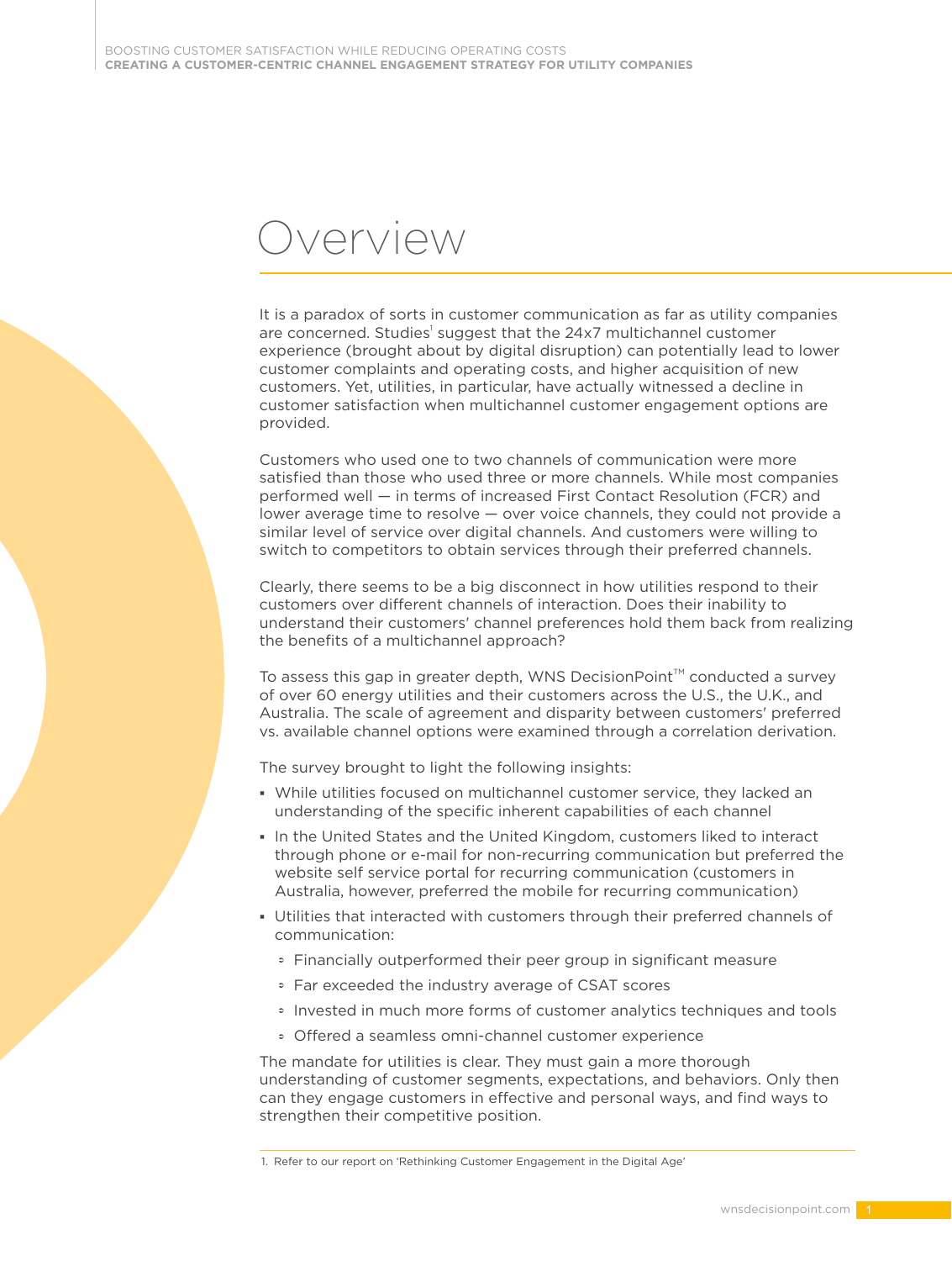Striking an optimal balance between customer channel preference and cost of engagement by leveraging analytics will help utilities enhance customer journey while reducing cost to serve thereby gaining an edge over peers.

**DECISIONPC**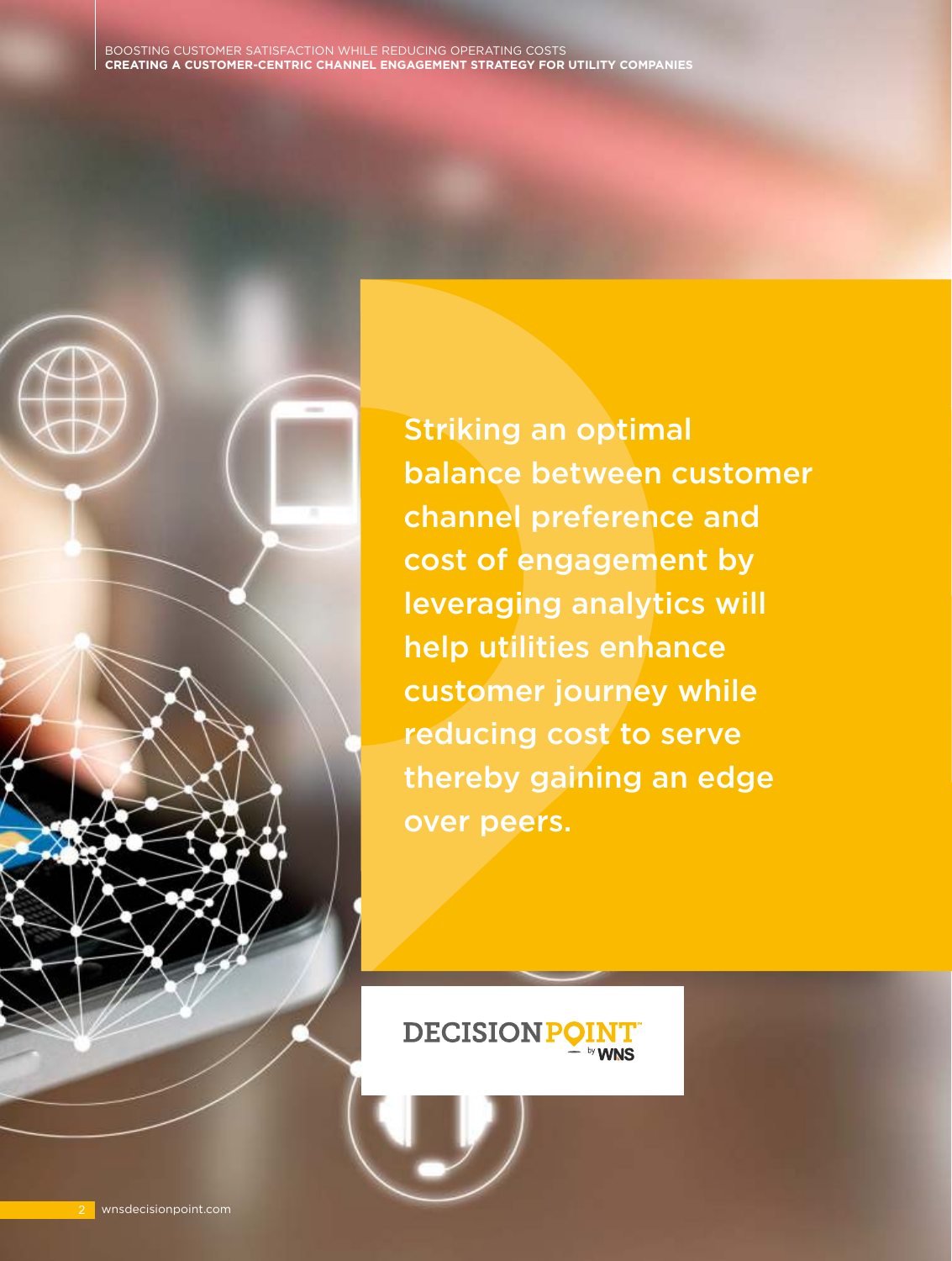# MULTICHANNEL CUSTOMER SERVICE - IS THERE A NEED?

The digital disruption has brought about a major transformation in the way customers communicate with organizations. Even if the company and its contact center are closed for the day, customers would still like to access the company through social media, mobile applications, web sites, and other digital channels. Companies acknowledge that they can no longer predict how and when their customers may reach them for customer service. In addition, there is a shift in the mode of communication from one-to-one conversations² to  $many-to-many<sup>3</sup>$  public interactions. Customers' inclination towards do-it-yourself channel options is also gaining traction. Consequently,

the multichannel approach is being adopted by various companies across industries including the ones in the utility sector. Multichannel customer service aims at providing customers with different alternatives to connect with their utilities through an integrated network of channels. It includes traditional channels, such as phone, fax and direct mails; digital channels such as website, mobile applications and social media; and the always-on and always-available self service channels like frequently asked questions (FAQs), forums and interactive tools. Multichannel also includes the emerging digital technologies such as video and virtual assistants.

Customers are increasingly demanding more channel choices and this has a direct impact on their satisfaction with the utility service provider. As per the survey by the International Customer Management Institute (ICMI), a sizable number of companies accepted that emerging channels<sup>4</sup> have a great impact on customer service experience and customer engagement, as shown in Exhibit 1 below. Nearly 40% of companies stated that emerging channels have a positive impact on quicker response time, and over 30% witnessed a significant increase in customer satisfaction (CSAT), first-contact-resolution (FCR), and customer loyalty<sup>'</sup>.



2. Interactions between companies and its customers on a one on one basis using a single channel

- 3. Many customers simultaneously interacting with the same company using many channels
- 4. Emerging channels include social media, mobile apps, and self service applications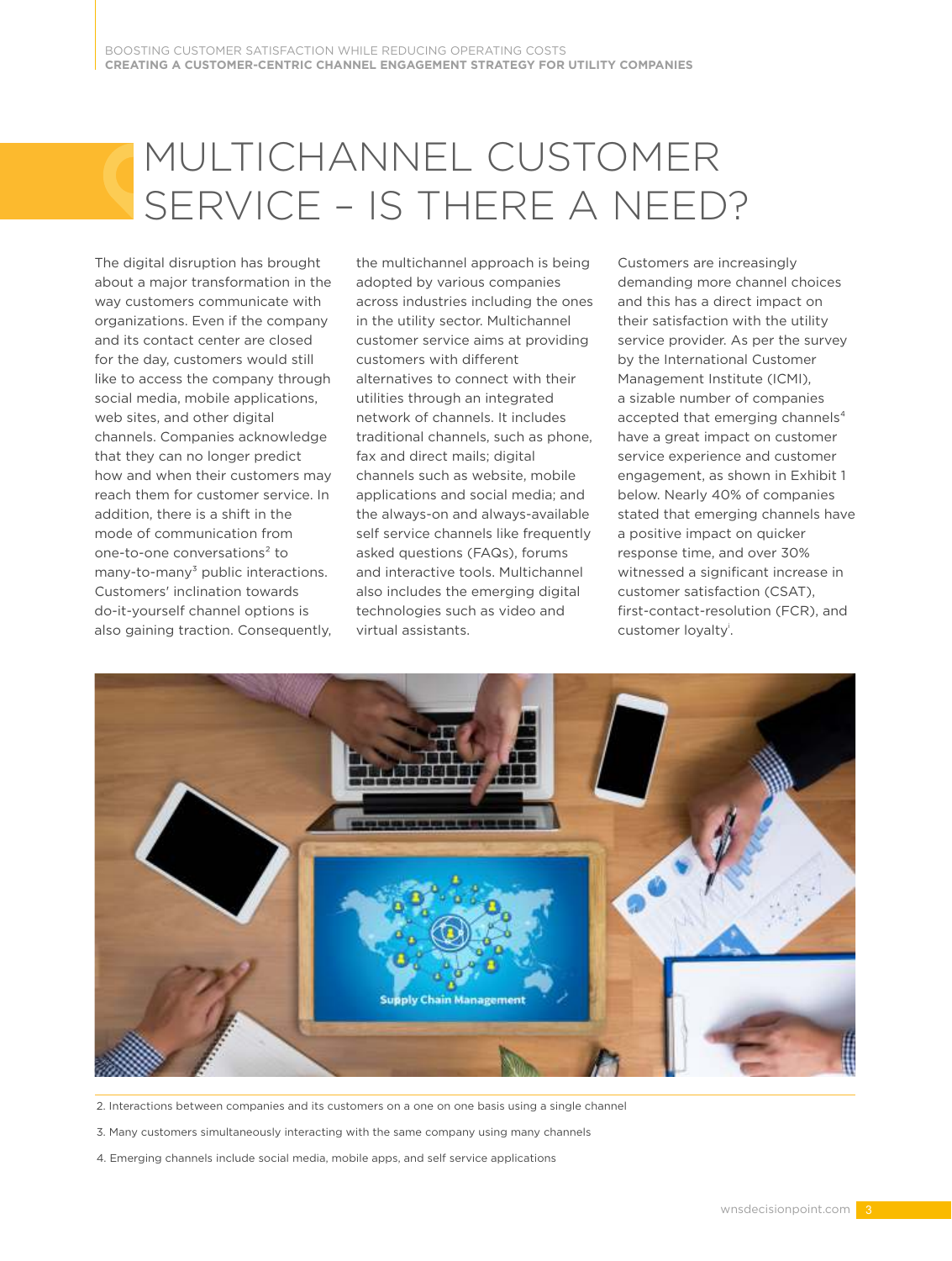#### Exhibit 1

### Impact of Emerging Channels on FCR, Response Times, Customer Satisfaction and Loyalty

| Significant Impact   | Some Impact              | No Impact         |                                              |                    |
|----------------------|--------------------------|-------------------|----------------------------------------------|--------------------|
|                      |                          |                   |                                              |                    |
|                      | Quicker Response Times   | 45%               | 36%                                          | 19%                |
|                      | <b>Increased FCR</b>     | 43%               | 36%                                          | 21%                |
| Self service         | <b>Increased CSAT</b>    | 37%               | 44%                                          | 19%                |
|                      | Greater Customer Loyalty | 34%               | 43%                                          | 23%                |
|                      | Quicker Response Times   | 37%               | 43%                                          | 20%                |
| Mobile Channel       | <b>Increased FCR</b>     | 30%               | 47%                                          | 23%                |
|                      | <b>Increased CSAT</b>    | 33%               | 53%                                          | 14%                |
|                      | Greater Customer Loyalty | 31%               | 48%                                          | 21%                |
|                      | Quicker Response Times   | 45%               | 36%                                          | 19%                |
|                      | <b>Increased FCR</b>     | 33%               | 48%                                          | 19%                |
| Social Media Channel | <b>Increased CSAT</b>    | 31%               | 48%                                          | 21%                |
|                      | Greater Customer Loyalty | 38%               | 45%                                          | 17%                |
|                      | 0%                       | 10%<br>30%<br>20% | 40%<br>50%<br>60%<br>70%<br>% of Respondents | 90%<br>80%<br>100% |

Source: International Customer Management Institute, 2013 Sample size - 361

Companies who have proactively deployed a multichannel (especially digital channel) strategy are realizing many benefits from

this approach. Multichannel customer experience can potentially lead to lower customer complaints and operating costs

and higher acquisition of new customers<sup>5</sup>.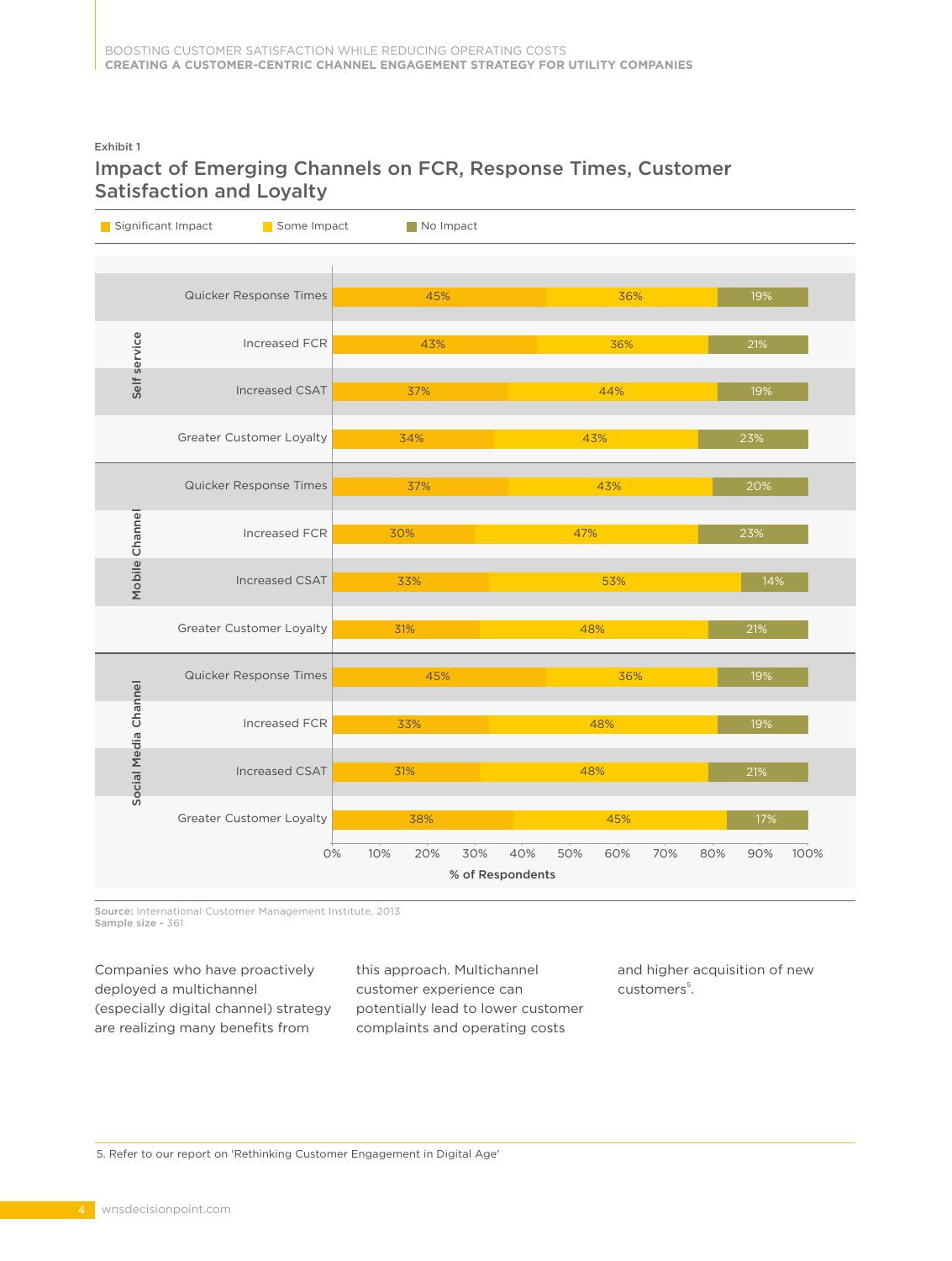# BUT IS THE MULTICHANNEL APPROACH ENHANCING CUSTOMER SATISFACTION?

As per the survey by the Institute of Customer Service, in the UK utility sector, customers who used a lesser number of channels (one or two) to interact with their utility providers were more satisfied as compared to customers who used three or more channels". Despite the availability of multiple channels, customers suffer from channel inertia due to which they do not have the necessary motivation for switching the medium of communication.

#### Exhibit 2 Customer Satisfaction by Number of Channels used in Utilities



Source: The Institute of Customer Service, 2016 Sample size - over 39,000 respondents across 14 industries including utility

Lower satisfaction among customers in a multichannel engagement model was mainly driven by two factors

- **Inconsistent customer** experience across various channels
- **Inability of utilities to understand** customer's preferred channel of interaction

Most companies performed well in terms of increased FCR and lower average time to resolve an issue over voice channels, but strive to

provide a similar level of services over digital channels, resulting in an inconsistent customer experience. Many companies are still unable to appropriately leverage digital channels to realize their business goals. As per the survey on customer experience across multiple communication channels, 40% of companies reported that digital channels were unable to meet their current business needs".

Moreover, customers increasingly prefer to be communicated with

through their channel of choice and are willing to switch to competitors in the absence of such customer service options. The survey by ICMI highlighted the fact that, despite receiving good customer service, over 60% of consumers were still dissatisfied or somewhat satisfied as they were not offered their preferred channel of choice (Exhibit 3A). Over 93% of the customers said they would be more satisfied if they are offered their channel of choice and around half of them were willing to move to competitors $\sqrt[11]{2}$  (Exhibits 3B and 3C).

6. Inconsistent customer experience is mainly caused by siloed communication channels. These channels are handled separately by different departments within the organization making it difficult for a contact center agents to access the complete details about customers' previous interactions.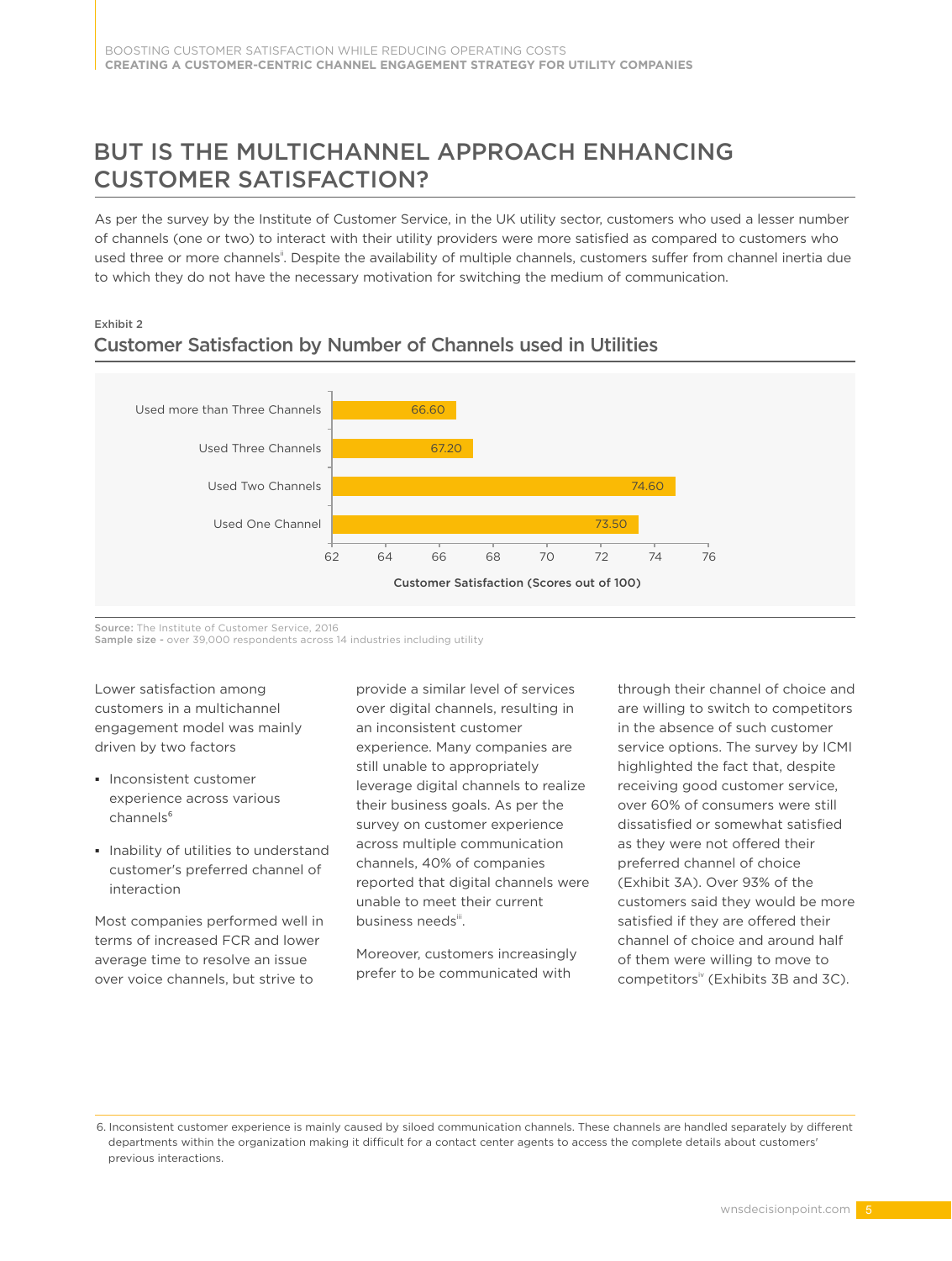#### Exhibit 3 Role of Preferred Communication Channel on Customer Satisfaction



Source: Extreme Engagement in the Multichannel Contact Center by International Customer Management Institute, 2013

The inability of utilities to appropriately understand their customers' channel preferences also holds them back from realizing the benefits of a multichannel approach. There is a wide gap between customers' channel preferences and the channels leveraged by utilities to interact with them. To assess this disconnect, WNS DecisionPoint<sup>™</sup> conducted a survey of over 60

energy utilities across the US, the UK and Australia and their customers. The extent of consonance and disparity between customers' preferred vs. available channel options is examined through a correlation derivation. A gap analysis by region (Exhibit 4) highlights a wide disparity indicating the inability of utilities to understand their customers' favored channels of interaction.

In order to improve engagement with their customers, utilities must gain a more thorough understanding of customer segments, expectations and behaviors. With that data, they can embrace personalized communications and effective engagement strategies on the channels they prefer.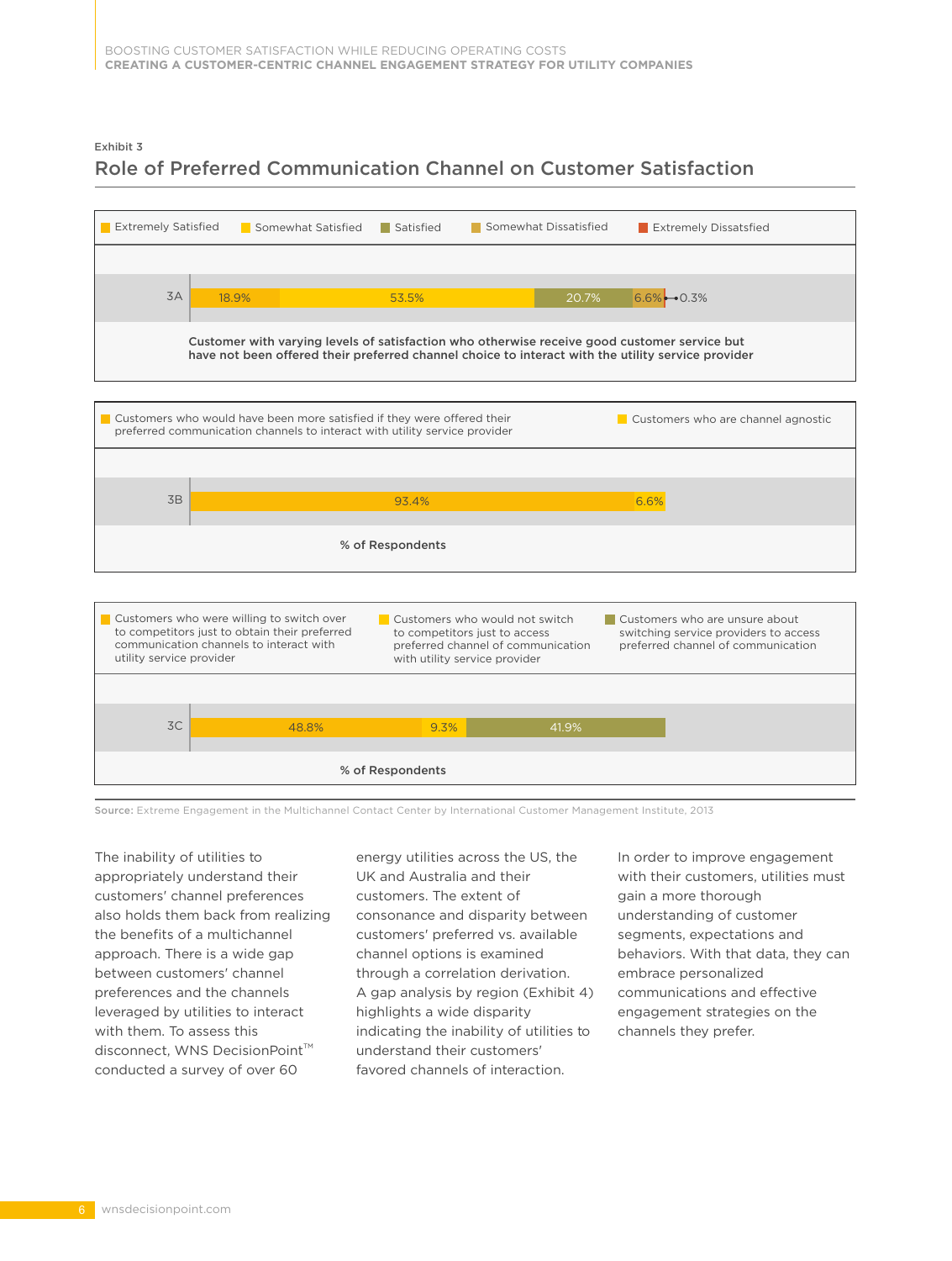Exhibit 4

### Level of Agreement and Disparity between Channels Preferred by Customers and Channels Offered to them by Utilities

| <b>Channels</b>          | Overall | <b>United States</b> | <b>United Kingdom</b> | <b>Australia</b> |
|--------------------------|---------|----------------------|-----------------------|------------------|
| Phone calls              |         |                      |                       |                  |
| Emails                   |         |                      |                       |                  |
| Website - Live chat      |         |                      |                       |                  |
| Website - Self service   |         |                      |                       |                  |
| Mobile Website           |         |                      |                       |                  |
| Mobile - Live chat       |         |                      |                       |                  |
| Mobile - Self service    |         |                      |                       |                  |
| Social Media             |         |                      |                       |                  |
| SMS                      |         |                      |                       |                  |
| Direct Mail              |         |                      |                       |                  |
| <b>Utilities Outlets</b> |         |                      |                       |                  |

| <b>Correlation Scale</b>  |                         |  |  |  |  |  |  |  |  |
|---------------------------|-------------------------|--|--|--|--|--|--|--|--|
| Greater than 0.69         | <b>Strong Agreement</b> |  |  |  |  |  |  |  |  |
| Between 0.50 and 0.69     | Moderate Agreement      |  |  |  |  |  |  |  |  |
| Between 0.25 and 0.49     | Weak Agreement          |  |  |  |  |  |  |  |  |
| Between 0.00 and 0.24     | Very Low/No Agreement   |  |  |  |  |  |  |  |  |
| Between - 0.01 and - 0.24 | <b>Weak Disparity</b>   |  |  |  |  |  |  |  |  |
| Between -0.25 and -0.69   | Moderate Disparity      |  |  |  |  |  |  |  |  |
| Lesser than -0.69         | <b>Strong Disparity</b> |  |  |  |  |  |  |  |  |

Source: WNS DecisionPoint™ Survey

Further, the survey observed that, although utilities are focusing on multichannel customer service, they lack an understanding of the specific inherent capabilities of each channel. WNS DecisionPoint<sup>™</sup> has categorized various types of customer interactions into four broad functions and examined which channel(s) customers prefer for each kind of interaction.

#### Communication functions (nonrecurring)

- Seek information
- Receive outage communication
- Report service/billing/payment issues
- Receive energy savings tips

#### Communication functions (recurring)

- Know billing and payment details
- Know account related details
- Send meter reading

#### Promotion functions

- Receive promotional offers
- Transactional functions
- Purchase products/services
- Renew/change tariff/rate

The survey exhibited customers' strong preference to interact through phone or email for nonrecurring communication, such as to receive information about a new tariff or other services. On the other hand, website self service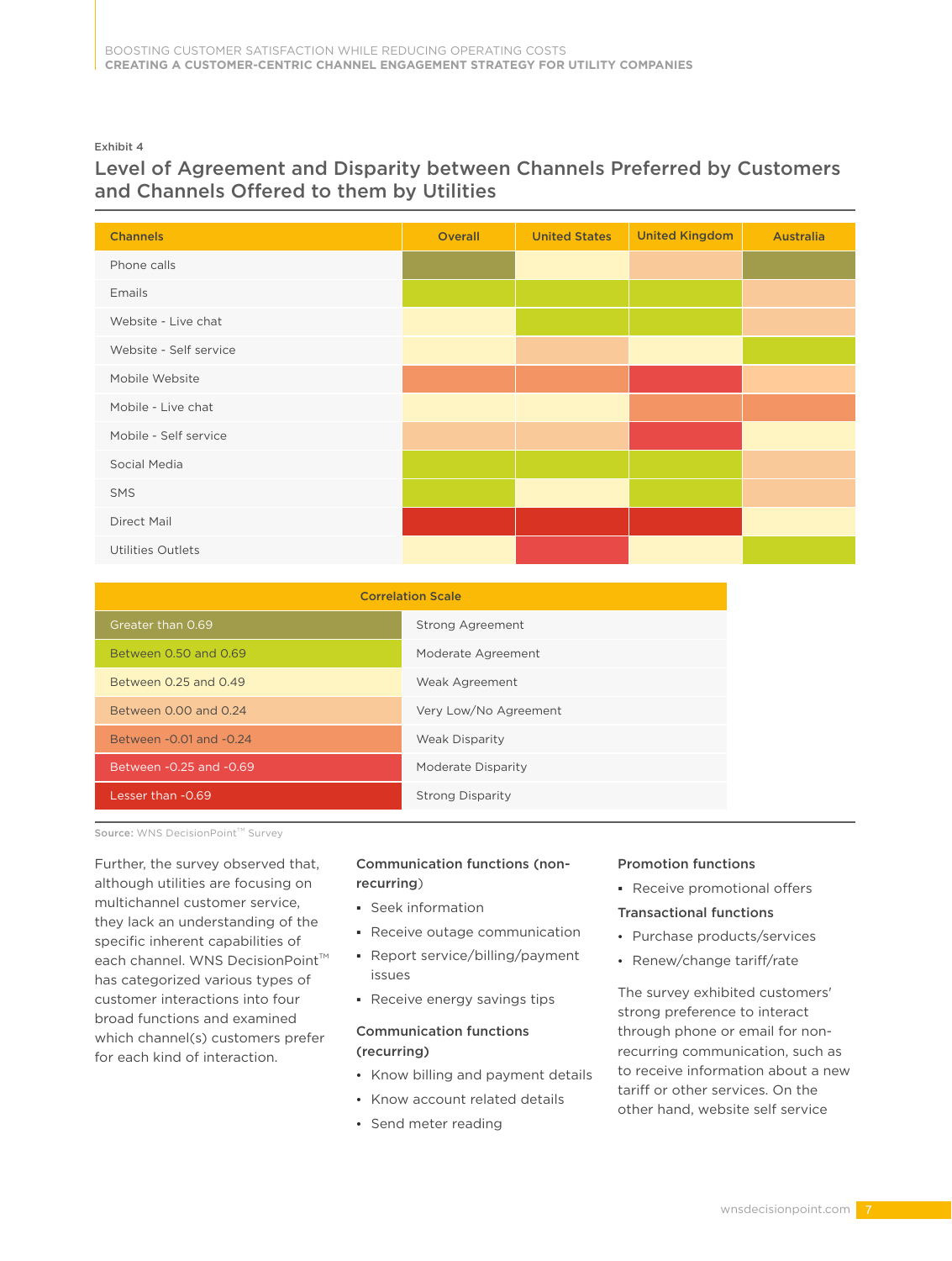portal was the channel of choice for recurring communication such as to send meter readings and to

know about billing and other details. This trend was stronger in the U.S and in the UK, while in

Australia, customers prefer mobile self service channel for recurring communication (Exhibit 5).

#### Exhibit 5

### Change in Customers' Channel Preference by Various Functions and Interactions

| <b>Type of Functions</b>                                                                                   | <b>Customer Channel Preference Scale</b> |                                     |              |                  |                                    |                 |            |                       |               |                        |                                    |  |  |  |
|------------------------------------------------------------------------------------------------------------|------------------------------------------|-------------------------------------|--------------|------------------|------------------------------------|-----------------|------------|-----------------------|---------------|------------------------|------------------------------------|--|--|--|
| Communication functions<br>(non-recurring)                                                                 | Promotion function<br>H                  |                                     |              |                  |                                    | Preferences     |            |                       |               |                        |                                    |  |  |  |
| <b>Communication functions</b><br>Transaction functions<br><b>College</b><br><b>College</b><br>(recurring) |                                          |                                     |              |                  | Very Strong<br>Preference          | Strong          | Preference | Low<br>Preference     |               | Very Low<br>Preference |                                    |  |  |  |
|                                                                                                            |                                          |                                     |              |                  |                                    |                 |            |                       |               |                        |                                    |  |  |  |
| <b>United States</b>                                                                                       | Website<br>- Live<br>chat                | Website Mobile<br>- Self<br>service | Website Live | Mobile -<br>chat | <b>Mobile</b><br>- Self<br>service | Social<br>Media | <b>SMS</b> | Phone<br><b>Calls</b> | <b>Emails</b> | <b>Direct</b><br>Mail  | <b>Utilities</b><br><b>Outlets</b> |  |  |  |
| Seek information                                                                                           |                                          |                                     |              |                  |                                    |                 |            |                       |               |                        |                                    |  |  |  |
| Receive outage communication                                                                               |                                          |                                     |              |                  |                                    |                 |            |                       |               |                        |                                    |  |  |  |
| Report service/billing/payment<br><i>issues</i>                                                            |                                          |                                     |              |                  |                                    |                 |            |                       |               |                        |                                    |  |  |  |
| Receive communication on<br>energy usage and savings tips                                                  |                                          |                                     |              |                  |                                    |                 |            |                       |               |                        |                                    |  |  |  |
| Send meter readings                                                                                        |                                          |                                     |              |                  |                                    |                 |            |                       |               |                        |                                    |  |  |  |
| Know billing and payment<br>details                                                                        |                                          |                                     |              |                  |                                    |                 |            |                       |               |                        |                                    |  |  |  |
| Know account related details                                                                               |                                          |                                     |              |                  |                                    |                 |            |                       |               |                        |                                    |  |  |  |
| Receive promotional offers                                                                                 |                                          |                                     |              |                  |                                    |                 |            |                       |               |                        |                                    |  |  |  |
| Renew/change tariff/rate                                                                                   |                                          |                                     |              |                  |                                    |                 |            |                       |               |                        |                                    |  |  |  |
| Purchase products/services                                                                                 |                                          |                                     |              |                  |                                    |                 |            |                       |               |                        |                                    |  |  |  |

| <b>United Kingdom</b>                                     | Website<br>- Live<br>chat | Website   Mobile<br>- Self<br>service | Websitel Live | Mobile -<br>chat | <b>Mobile</b><br>- Self<br>service | Social<br>Media | <b>SMS</b> | Phone<br><b>Calls</b> | <b>Emails</b> | Direct,<br><b>Mail</b> | <b>Utilities</b><br><b>Outlets</b> |
|-----------------------------------------------------------|---------------------------|---------------------------------------|---------------|------------------|------------------------------------|-----------------|------------|-----------------------|---------------|------------------------|------------------------------------|
| Seek information                                          |                           |                                       |               |                  |                                    |                 |            |                       |               |                        |                                    |
| Receive outage communication                              |                           |                                       |               |                  |                                    |                 |            |                       |               |                        |                                    |
| Report service/billing/payment<br><i>issues</i>           |                           |                                       |               |                  |                                    |                 |            |                       |               |                        |                                    |
| Receive communication on<br>energy usage and savings tips |                           |                                       |               |                  |                                    |                 |            |                       |               |                        |                                    |
| Send meter readings                                       |                           |                                       |               |                  |                                    |                 |            |                       |               |                        |                                    |
| Know billing and payment<br>details                       |                           |                                       |               |                  |                                    |                 |            |                       |               |                        |                                    |
| Know account related details                              |                           |                                       |               |                  |                                    |                 |            |                       |               |                        |                                    |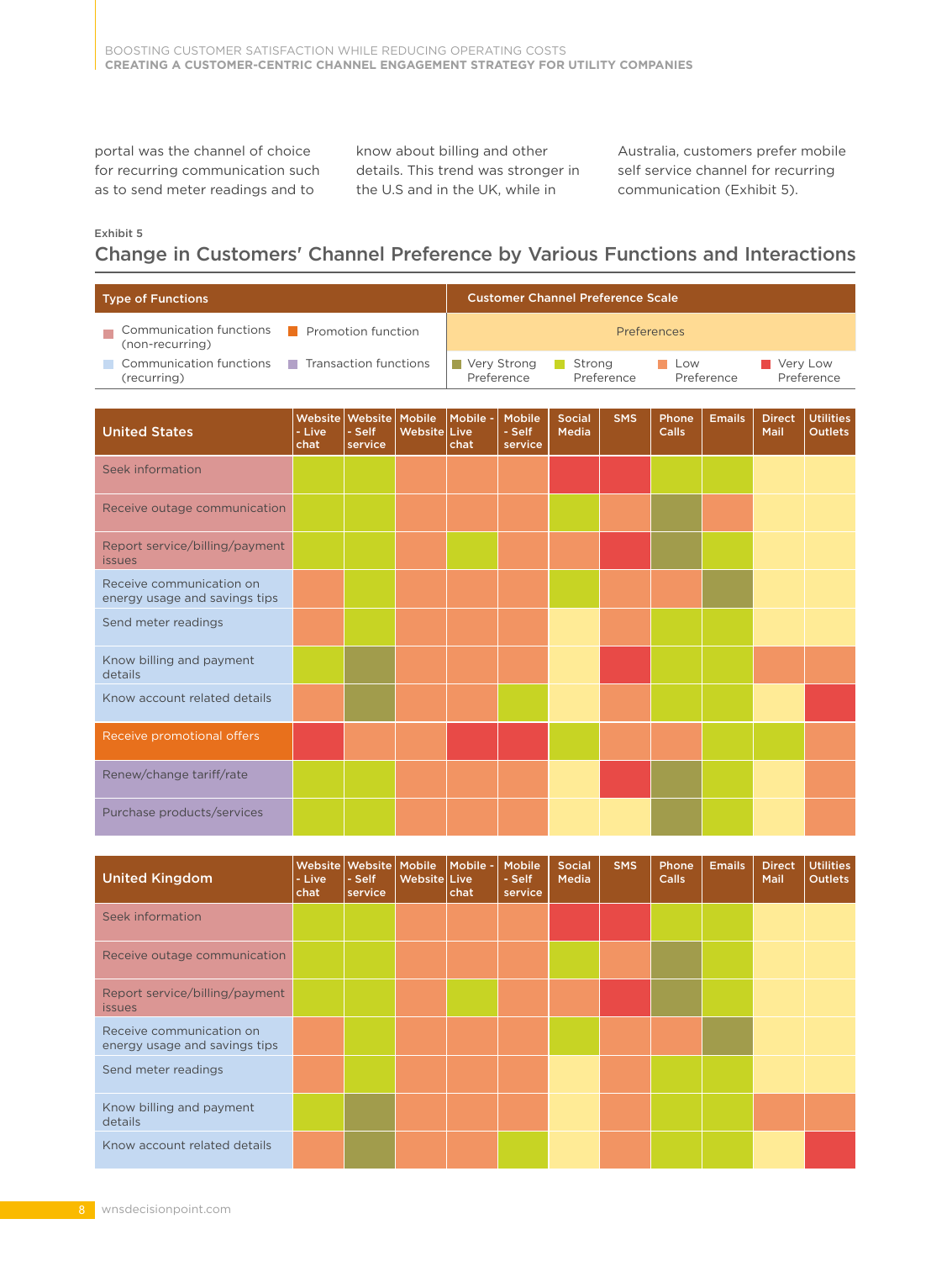| <b>United Kingdom</b>      | - Live<br>chat | - Self<br>service | Websitel Live | Website Website   Mobile   Mobile -   Mobile<br>chat | - Self<br>service | Social<br>Media | <b>SMS</b> | Phone<br>Calls | <b>Emails</b> | <b>Direct</b><br>Mail | <b>Utilities</b><br><b>Outlets</b> |
|----------------------------|----------------|-------------------|---------------|------------------------------------------------------|-------------------|-----------------|------------|----------------|---------------|-----------------------|------------------------------------|
| Receive promotional offers |                |                   |               |                                                      |                   |                 |            |                |               |                       |                                    |
| Renew/change tariff/rate   |                |                   |               |                                                      |                   |                 |            |                |               |                       |                                    |
| Purchase products/services |                |                   |               |                                                      |                   |                 |            |                |               |                       |                                    |

| <b>Australia</b>                                          | Website<br>- Live<br>chat | Website<br>- Self<br>service | Mobile<br>Website Live | Mobile -<br>chat | Mobile<br>- Self<br>service | <b>Social</b><br>Media | <b>SMS</b> | Phone<br><b>Calls</b> | <b>Emails</b> | <b>Direct</b><br>Mail | <b>Utilities</b><br><b>Outlets</b> |
|-----------------------------------------------------------|---------------------------|------------------------------|------------------------|------------------|-----------------------------|------------------------|------------|-----------------------|---------------|-----------------------|------------------------------------|
| Seek information                                          |                           |                              |                        |                  |                             |                        |            |                       |               |                       |                                    |
| Receive outage communication                              |                           |                              |                        |                  |                             |                        |            |                       |               |                       |                                    |
| Report service/billing/payment<br><b>issues</b>           |                           |                              |                        |                  |                             |                        |            |                       |               |                       |                                    |
| Receive communication on<br>energy usage and savings tips |                           |                              |                        |                  |                             |                        |            |                       |               |                       |                                    |
| Send meter readings                                       |                           |                              |                        |                  |                             |                        |            |                       |               |                       |                                    |
| Know billing and payment<br>details                       |                           |                              |                        |                  |                             |                        |            |                       |               |                       |                                    |
| Know account related details                              |                           |                              |                        |                  |                             |                        |            |                       |               |                       |                                    |
| Receive promotional offers                                |                           |                              |                        |                  |                             |                        |            |                       |               |                       |                                    |
| Renew/change tariff/rate                                  |                           |                              |                        |                  |                             |                        |            |                       |               |                       |                                    |
| Purchase products/services                                |                           |                              |                        |                  |                             |                        |            |                       |               |                       |                                    |

Source: WNS DecisionPoint™ Survey.

Note: Yellow cells indicate very low or no relation between the channel and the activity

WNS DecisionPoint<sup> $M$ </sup> further measured the level of association based on the correlation between the channel preference of customers and the channels offered by utilities for the above mentioned four functions. Depending on the correlation scores, the utilities are classified into four groups;

**Resistors** are utilities with very low/negative correlation scores. These companies lack

understanding of their customers' needs and often provide a poor and inconsistent cross-channel experience

- Explorers are utilities that provide inconsistent customer experience across various channels
- **Executors** are utilities that lead their peers and are seeking more strategic value from the multichannel approach. They

offer customer services across various channels on fairly consistent basis but still lag in terms of providing a seamless omnichannel experience

**· Optimizers** are utilities that have mastered the ability to understand customers' needs and provide seamless customer experience across their favored channels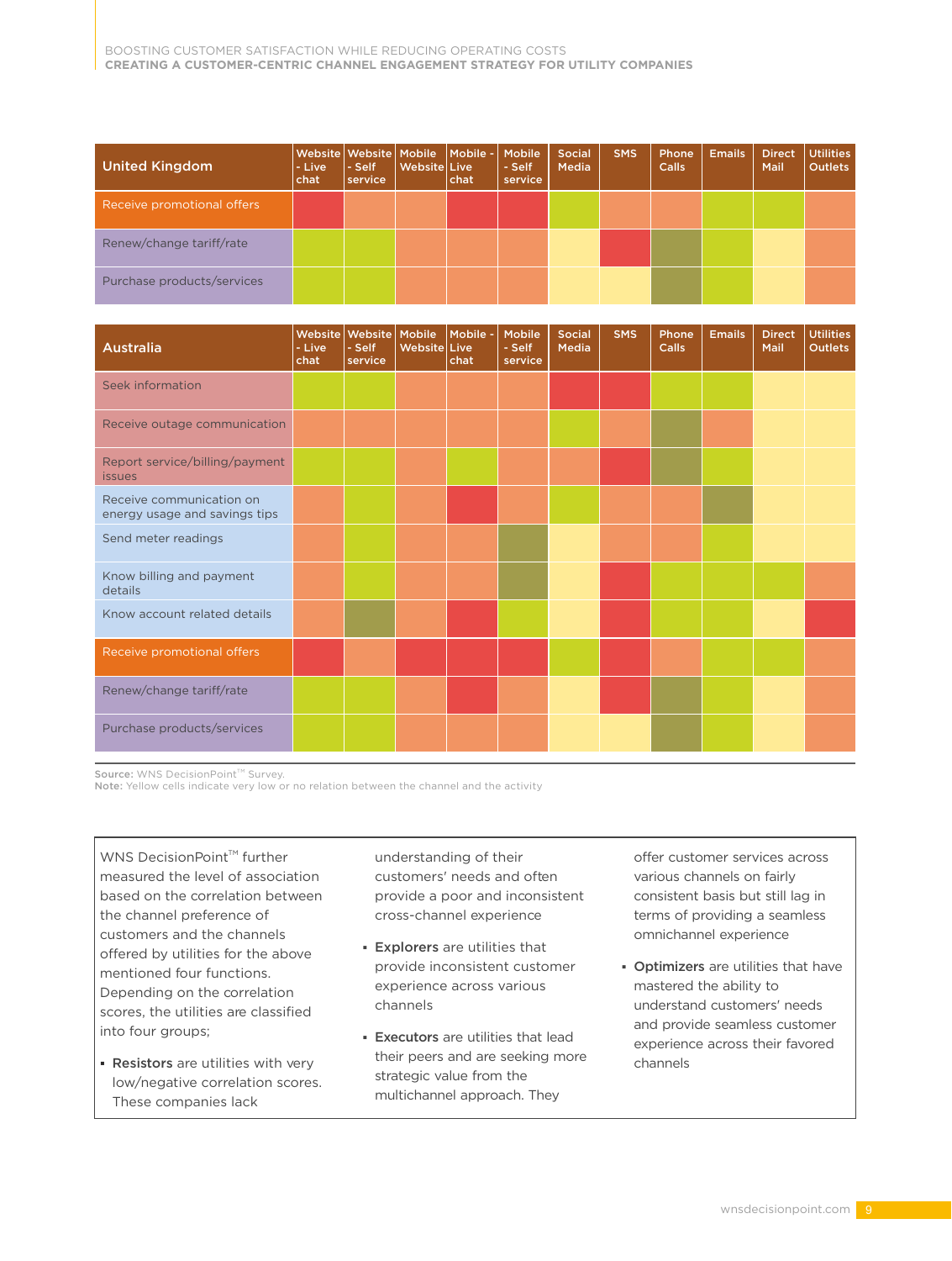It has been observed that utilities which understand their customers' requirements and interact with them through their channels of choice have reported improved efficiency in support operations, increased customer satisfaction, and a renewed sense of customer

engagement and loyalty to the brand. Analyses of financial performance of utilities in the above categories revealed that Optimizers significantly outperformed their peer group in most of the areas. Examining the trends in customer base and

revenues in the last three years highlighted the poor performance in case of Resistors, who witnessed an average negative growth in revenue and a negligible growth in customers. Executors reported better growth in both the parameters compared to Explorers.





Source: WNS DecisionPoint<sup>™</sup> Survey and analysis. Note: Spheres in gray are the outliers

Currently, when utility sector is witnessing lower earnings and declining customer satisfaction scores (CSAT) scores, Optimizers not only overtook their peers in terms of EBITDA (Earnings before interest, tax, and depreciation) growth but are also gaining

customers' confidence as witnessed by their CSAT scores that far exceed the industry average (Exhibit 7).

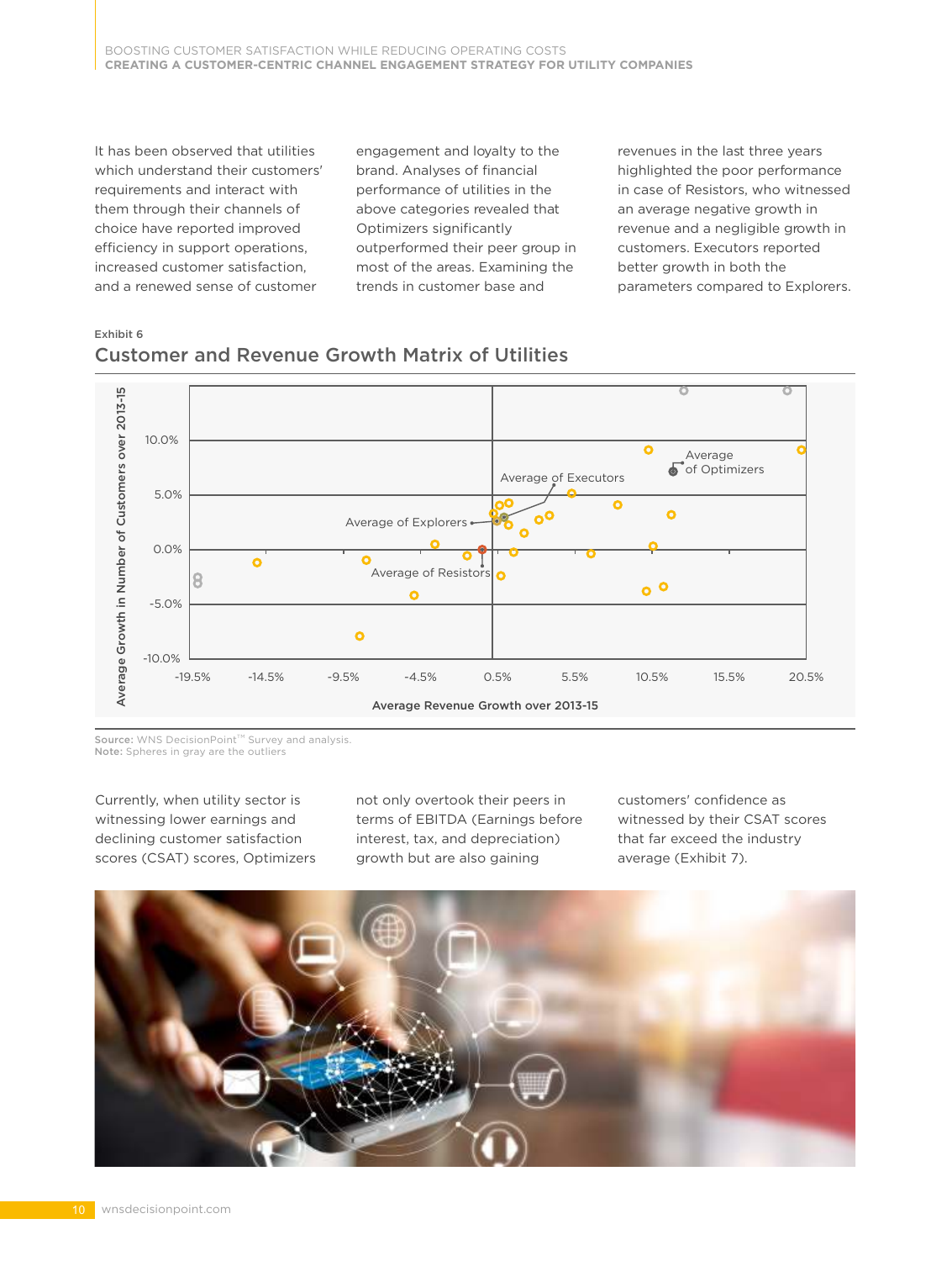

#### Exhibit 7 Benchmarking CSAT Scores vs. Change in EBITDA

Source: WNS DecisionPoint'<sup>m</sup> survey and analysis, JD Power, uSwitch - UK, and Australian Energy Regulator

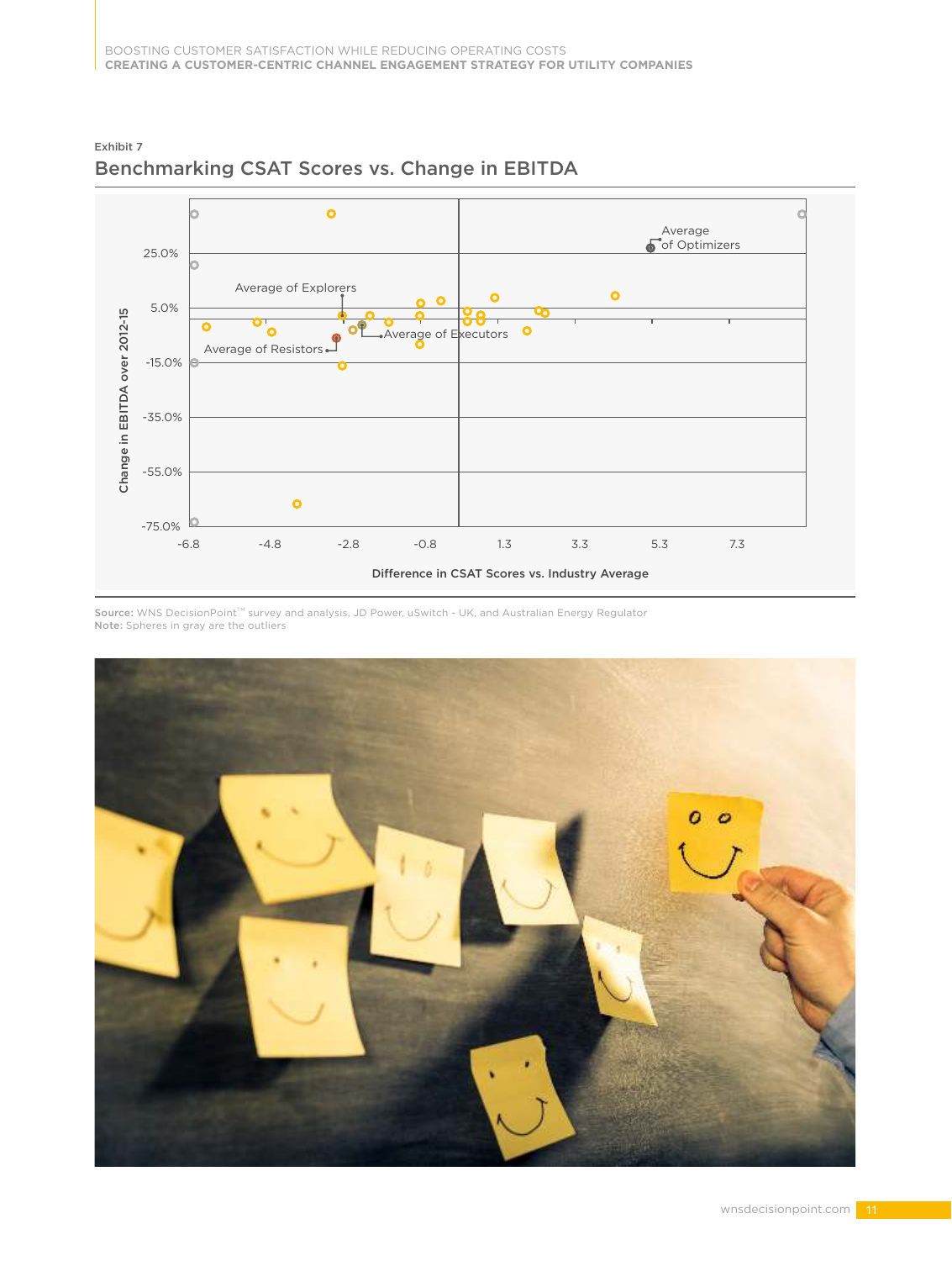# HOW ARE OPTIMIZERS LEADING THE OMNICHANNEL RACE?

Optimizers differentiate themselves from other utility players through their ability to understand customer needs, offer services through their customers' preferred channels, and provide seamless customer experience.

# OPTIMIZERS INVEST IN TOOLS AND TECHNIQUES TO PREDICT CUSTOMERS' CURRENT AND FUTURE NEEDS

The accelerated progress in customer experience in other sectors such as banking, retail and telecom are forcing utilities to better anticipate customers' requirements and offer more relevant and tailored custom solutions. Consequently, utilities are also investing heavily in customer analytics. U.S. utilities are expected to spend USD 1 billion by 2018 on customer analytics tools and technologies<sup>v</sup>. Customer analytics

solutions, notably advanced applications benefitting both customers and utilities, are likely to witness significant growth during the period 2017-20.

WNS DecisionPoint<sup>™</sup> survey observed that most Optimizers demonstrate higher adoption of customer analytics techniques compared to Executors, Explorers or Resistors, as shown in the graph below. Customer analytics

techniques deployed by such utilities mainly have the following intentions:

- Segment customer base
- Reduce customer churn
- Increase customer lifetime value  $\left($ CLTV $\right)$ <sup>7</sup>
- Improve customer experience
- Up-sell or cross-sell

#### Exhibit 8

#### Use of Customer Analytics by Utilities

| <b>Experience</b><br>Cross-sell<br><b>CLTV</b> |
|------------------------------------------------|
| 36.4<br>36.4<br>27.3                           |
| 30.0<br>50.0<br>40.0                           |
| 50.0<br>50.0<br>60.0                           |
| 80.0<br>70.0<br>80.0                           |
|                                                |

% of Respondents using Analytics

Source: WNS DecisionPoint™ Survey

7. Customer Lifetime Value is the amount of revenue or profit an utility generates from any customer during the period of his/her association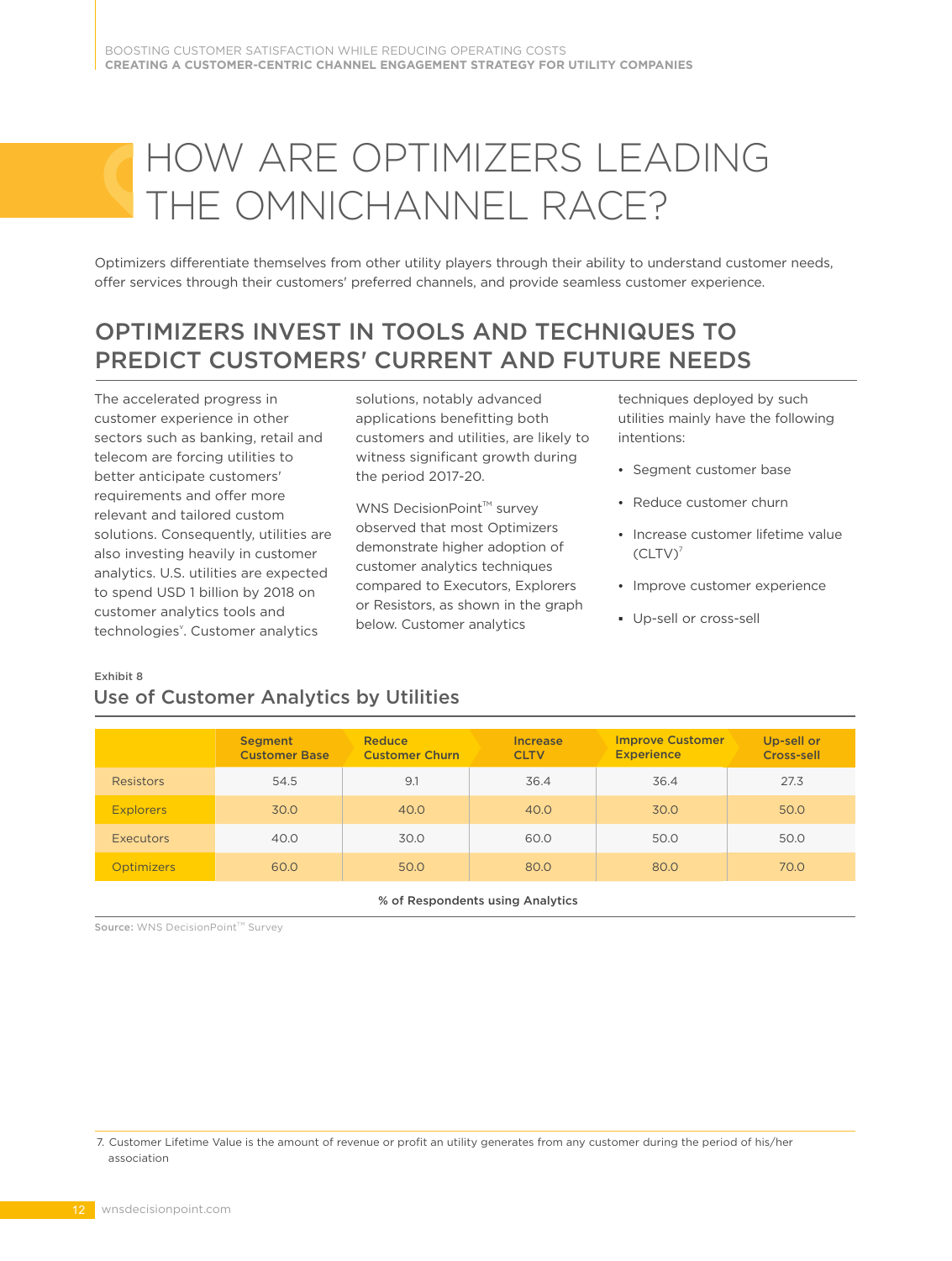- **Segment customer base Many** Optimizers and Executors have deployed statistical techniques such as clustering and predictive modelling to generate insights about future behaviors of customers. Based on analyticsdriven insights, Optimizers and Executors are able to create better-targeted demand response programs, adjust billing strategies, design marketing campaigns, and determine pricing strategy that maximizes revenue and profitability. They are also using predictive analytics to anticipate and quantify impact of promotional incentives and to optimize their outreach campaigns. By leveraging big data generated by smart meters and other intelligent electronic devices in distribution and transmission grids and communications networks, these utilities are able to perform multi-factor segmentation of their customers based on past behavior, demographics, and energy usage, among others. However, utilities in Resistors category and few Explorers still follow traditional customer segmentation techniques based on customer income levels and strive to have better customer insights to address their current and future needs.
- Reduce customer churn  $-With$ regulations promoting competition in the market, utilities are witnessing rising customer churn. Intensifying price competition and higher customer acquisition costs compel utilities to rethink their customer retention strategies. The critical component of any retention strategy is identifying

the most profitable customers the company wants to retain as well as the high-risk annual 'switcher' that it should not dedicate valuable resources to preserve. Utilities can leverage analytics to understand the specific needs of individual segments of customers that have the highest profit-improvement potential. Insights on their behavioral patterns will enable utilities to design tailored and cost-effective offerings such as price discounts, credit points for specified units of energy saved, and proactive service arrangements, among others.

The right customer analytics techniques and tools can accurately segment the customer base to highlight significant upsell and cross-sell opportunities, enhance customer experience, reduce customer churn and increase customer lifetime value.

**Increase CLTV** ~ 80% of Optimizers have deployed CLTV analytics to optimize their customer acquisition strategies. Utilities leverage Big Data and predictive analytics to target customers with the highest propensities to respond to specific product or service offers. Each customer is assessed based on demographics and other data such as the period of owning a home, age of their home, electrical and gas appliances they use at home, green energy

preferences, time period with current energy supplier, and their response rate to similar offers. By mining this data set using predictive analytics, utilities are able to reduce the pool of consumers chosen for outreach which decreases the cost of a campaign and increases the probability of customer acquisition. Utilities that leveraged analytics also experienced 70% reduction in the time required to design new campaigns and generate a target customer list.

- Improve customer experience: Most Optimizers have also deployed analytics to continuously improve customer experience. The ability to predict customer behavior and tendencies, and engage with customers more meaningfully, can help utilities personalize their services. For instance, utilities can proactively offer services such as alerts on higher energy usage, communicate new service plans to customers whose service contract nears the termend or implement targeted marketing by rolling out new products and services to those most likely to enrol.
- Up-sell or cross-sell Optimizers have also implemented advanced predictive analytics to determine the probability to cross-sell/upsell the right products to the right customers. Micro segmentation with next best product recommendation model enables utilities to precisely target customers with highest cross selling and up selling probability.

8. This model enables utilities to understand what products can be offered to which segment of customers, when to offer it and how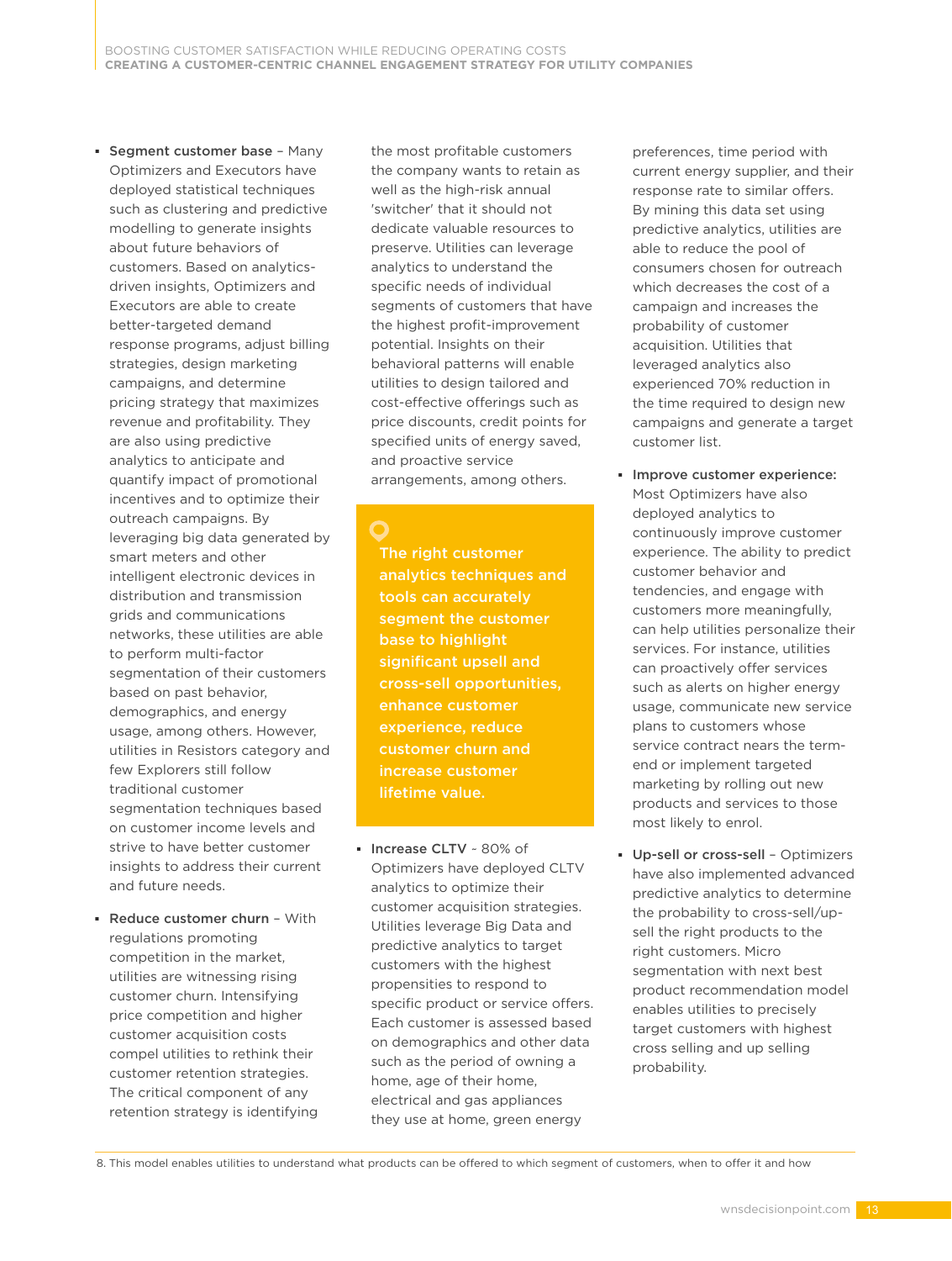# OPTIMIZERS ROUTINELY EVALUATE CUSTOMER CHANNEL PREFERENCES AND PRIORITIZE THE ONES ON WHICH TO FOCUS EFFORTS AND RESOURCES

Apart from understanding customer's needs, Optimizers have also invested in learning the channel preferences of their customers, especially those of

Millennial. It is clear from Exhibit 9 that the older segment of respondents prefers verbal communication as compared to those under 45 who are far more

likely to choose the E-mail or web self service communication mode.

#### Exhibit 9

#### Channel Preference by Age Group and Countries



Source: WNS DecisionPoint™ Survey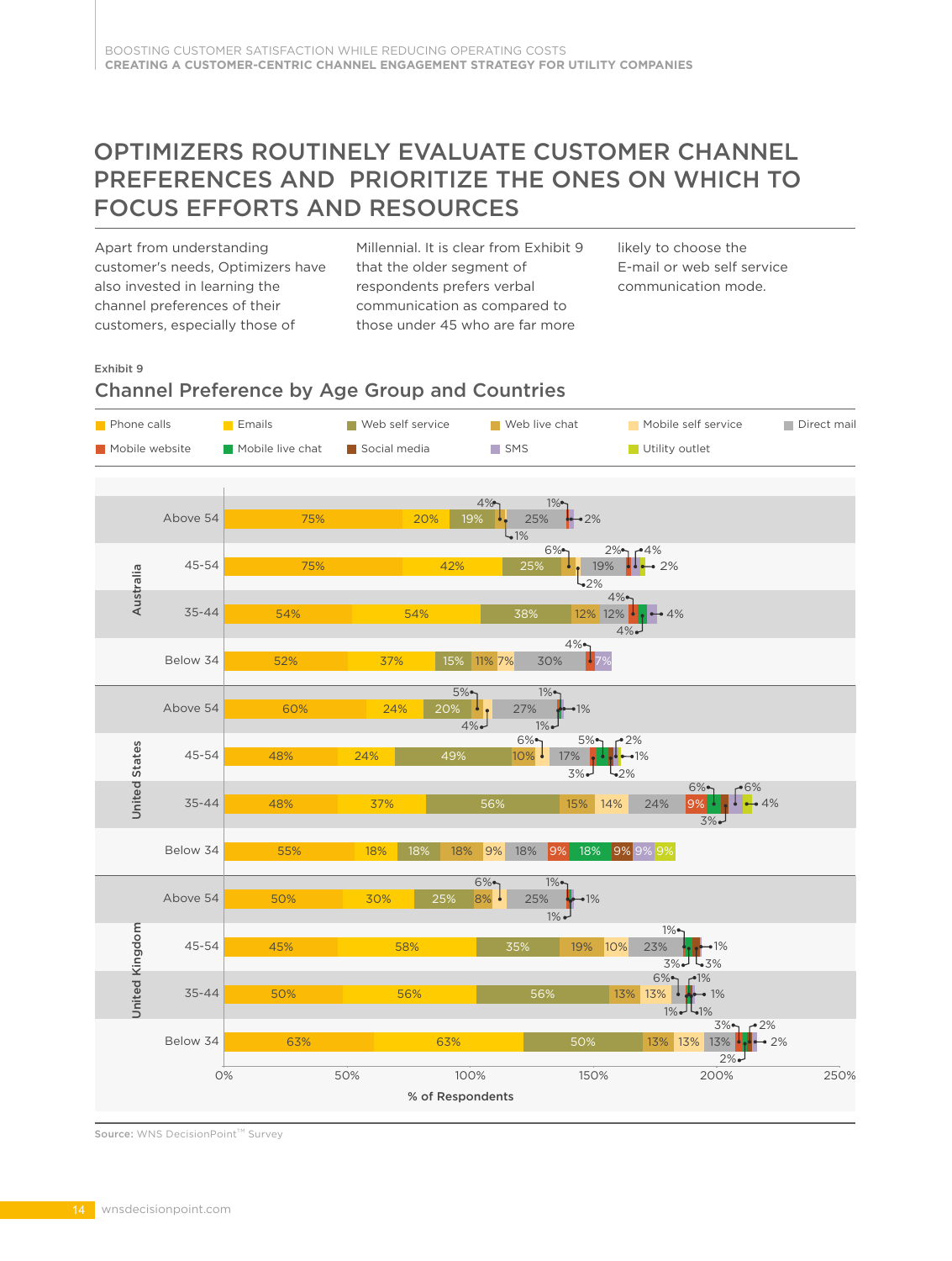Analytics-driven insights have enabled Optimizers to:

- Understand customers' experience journey and their channel preferences as per various interactions and by different customer groups (age, location - urban or rural, education, etc.)
- **IDENTIFY triggers that influence** channel hopping
- Determine which interaction needs drive their channel preference

Being able to deliver the right message at the right time using the right channel set Optimizers apart

from competitors. As evident in Exhibit 10 below, Optimizers witness a good positive correlation (>50) for most interactions whereas almost all Resistors demonstrated a negative correlation for most interactions.

#### Exhibit 10

# Level of Agreement and Disparity between the Channel Preference of Customers and what they are Offered by Utilities- by Interaction Type

| <b>Type of Functions</b>                                            | <b>Correlation Scale</b>                                                                                                                      |
|---------------------------------------------------------------------|-----------------------------------------------------------------------------------------------------------------------------------------------|
| Communication functions<br>Promotion<br>function<br>(non-recurring) | Greater than 0.70<br>Between 0.24 and -0.24<br>Between 0.69 and 0.25<br>Weak Agreement or Disparity<br>Strong Agreement<br>Moderate Agreement |
| Communication<br>Transaction<br>functions (recurring)<br>functions  | Lesser than -0.69<br>Between -0.25 and -0.69<br><b>Strong Disparity</b><br>Moderate Disparity                                                 |

| <b>Optimizers</b>                                         | Website<br>- Live<br>chat | Website Mobile<br>- Self<br>service | Website Live | Mobile -<br>chat | <b>Mobile</b><br>- Self<br>service | <b>Social</b><br><b>Media</b> | <b>SMS</b> | Phone<br><b>Calls</b> | <b>Emails</b> | <b>Direct</b><br>Mail | <b>Utilities</b><br><b>Outlets</b> |
|-----------------------------------------------------------|---------------------------|-------------------------------------|--------------|------------------|------------------------------------|-------------------------------|------------|-----------------------|---------------|-----------------------|------------------------------------|
| Seek information                                          |                           |                                     |              |                  |                                    |                               |            |                       |               |                       |                                    |
| Receive outage communication                              |                           |                                     |              |                  |                                    |                               |            |                       |               |                       |                                    |
| Report service/billing/payment<br><b>issues</b>           |                           |                                     |              |                  |                                    |                               |            |                       |               |                       |                                    |
| Receive communication on<br>energy usage and savings tips |                           |                                     |              |                  |                                    |                               |            |                       |               |                       |                                    |
| Send meter readings                                       |                           |                                     |              |                  |                                    |                               |            |                       |               |                       |                                    |
| Know billing and payment<br>details                       |                           |                                     |              |                  |                                    |                               |            |                       |               |                       |                                    |
| Know account related details                              |                           |                                     |              |                  |                                    |                               |            |                       |               |                       |                                    |
| Receive promotional offers                                |                           |                                     |              |                  |                                    |                               |            |                       |               |                       |                                    |
| Renew/change tariff/rate                                  |                           |                                     |              |                  |                                    |                               |            |                       |               |                       |                                    |
| Purchase products/services                                |                           |                                     |              |                  |                                    |                               |            |                       |               |                       |                                    |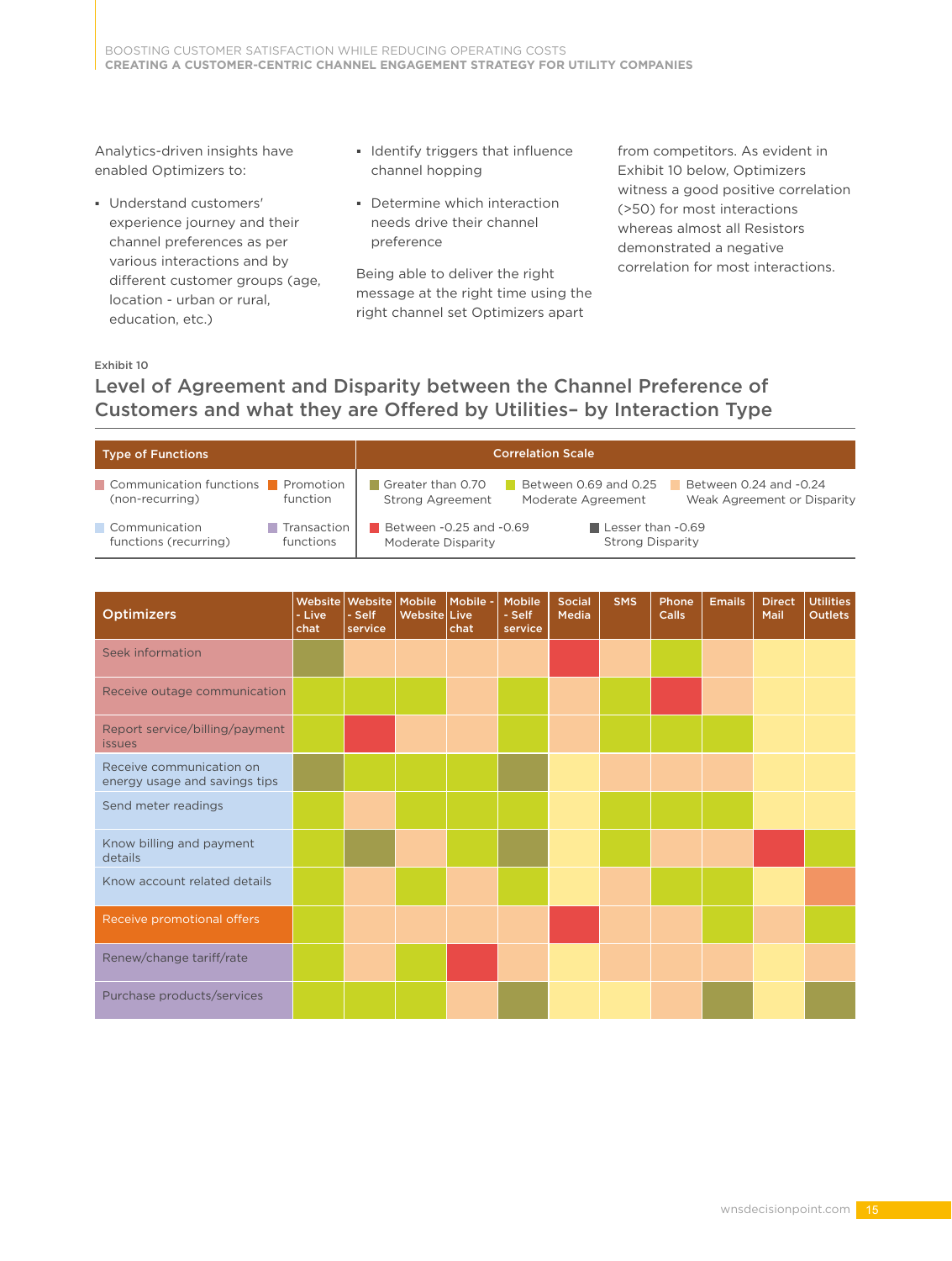| <b>Executors</b>                                          | Website<br>- Live<br>chat | Website   Mobile<br>- Self<br><b>service</b> | <b>Website Live</b> | Mobile -<br>chat | <b>Mobile</b><br>- Self<br>service | Social<br>Media | <b>SMS</b> | <b>Phone</b><br><b>Calls</b> | <b>Emails</b> | <b>Direct</b><br>Mail | <b>Utilities</b><br><b>Outlets</b> |
|-----------------------------------------------------------|---------------------------|----------------------------------------------|---------------------|------------------|------------------------------------|-----------------|------------|------------------------------|---------------|-----------------------|------------------------------------|
| Seek information                                          |                           |                                              |                     |                  |                                    |                 |            |                              |               |                       |                                    |
| Receive outage communication                              |                           |                                              |                     |                  |                                    |                 |            |                              |               |                       |                                    |
| Report service/billing/payment<br><i>issues</i>           |                           |                                              |                     |                  |                                    |                 |            |                              |               |                       |                                    |
| Receive communication on<br>energy usage and savings tips |                           |                                              |                     |                  |                                    |                 |            |                              |               |                       |                                    |
| Send meter readings                                       |                           |                                              |                     |                  |                                    |                 |            |                              |               |                       |                                    |
| Know billing and payment<br>details                       |                           |                                              |                     |                  |                                    |                 |            |                              |               |                       |                                    |
| Know account related details                              |                           |                                              |                     |                  |                                    |                 |            |                              |               |                       |                                    |
| Receive promotional offers                                |                           |                                              |                     |                  |                                    |                 |            |                              |               |                       |                                    |
| Renew/change tariff/rate                                  |                           |                                              |                     |                  |                                    |                 |            |                              |               |                       |                                    |
| Purchase products/services                                |                           |                                              |                     |                  |                                    |                 |            |                              |               |                       |                                    |

| <b>Explorers</b>                                          | Website<br>- Live<br>chat | Website Mobile<br>- Self<br>service | Website Live | Mobile -<br>chat | <b>Mobile</b><br>- Self<br>service | Social<br>Media | <b>SMS</b> | Phone<br><b>Calls</b> | Emails | <b>Direct</b><br>Mail | <b>Utilities</b><br><b>Outlets</b> |
|-----------------------------------------------------------|---------------------------|-------------------------------------|--------------|------------------|------------------------------------|-----------------|------------|-----------------------|--------|-----------------------|------------------------------------|
| Seek information                                          |                           |                                     |              |                  |                                    |                 |            |                       |        |                       |                                    |
| Receive outage communication                              |                           |                                     |              |                  |                                    |                 |            |                       |        |                       |                                    |
| Report service/billing/payment<br><b>issues</b>           |                           |                                     |              |                  |                                    |                 |            |                       |        |                       |                                    |
| Receive communication on<br>energy usage and savings tips |                           |                                     |              |                  |                                    |                 |            |                       |        |                       |                                    |
| Send meter readings                                       |                           |                                     |              |                  |                                    |                 |            |                       |        |                       |                                    |
| Know billing and payment<br>details                       |                           |                                     |              |                  |                                    |                 |            |                       |        |                       |                                    |
| Know account related details                              |                           |                                     |              |                  |                                    |                 |            |                       |        |                       |                                    |
| Receive promotional offers                                |                           |                                     |              |                  |                                    |                 |            |                       |        |                       |                                    |
| Renew/change tariff/rate                                  |                           |                                     |              |                  |                                    |                 |            |                       |        |                       |                                    |
| Purchase products/services                                |                           |                                     |              |                  |                                    |                 |            |                       |        |                       |                                    |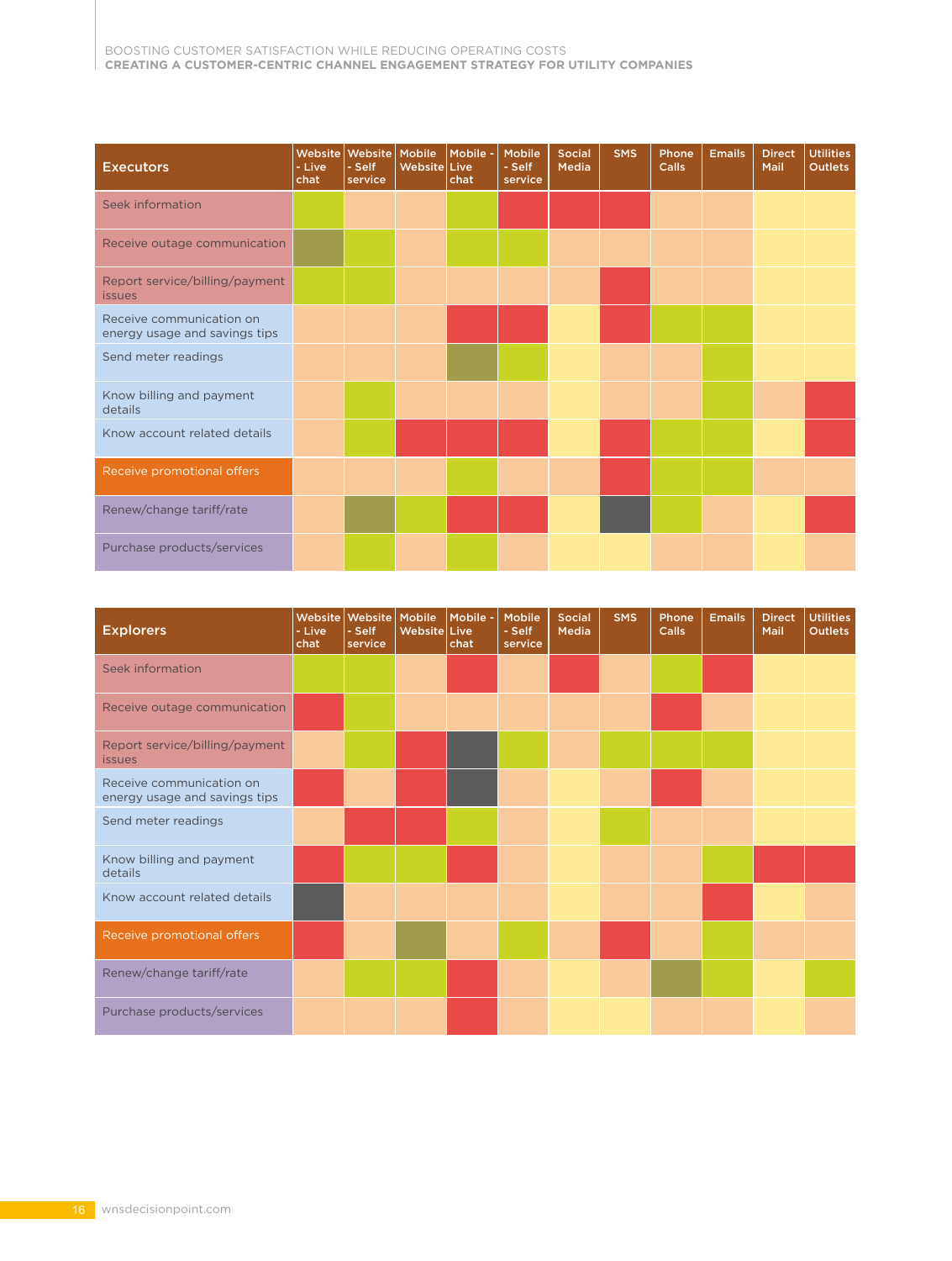| <b>Resistors</b>                                          | Website<br>- Live<br>chat | Website Mobile<br>- Self<br>service | Website Live | Mobile -<br>chat | <b>Mobile</b><br>- Self<br>service | <b>Social</b><br><b>Media</b> | <b>SMS</b> | Phone<br><b>Calls</b> | <b>Emails</b> | <b>Direct</b><br>Mail | <b>Utilities</b><br><b>Outlets</b> |
|-----------------------------------------------------------|---------------------------|-------------------------------------|--------------|------------------|------------------------------------|-------------------------------|------------|-----------------------|---------------|-----------------------|------------------------------------|
| Seek information                                          |                           |                                     |              |                  |                                    |                               |            |                       |               |                       |                                    |
| Receive outage communication                              |                           |                                     |              |                  |                                    |                               |            |                       |               |                       |                                    |
| Report service/billing/payment<br><i>issues</i>           |                           |                                     |              |                  |                                    |                               |            |                       |               |                       |                                    |
| Receive communication on<br>energy usage and savings tips |                           |                                     |              |                  |                                    |                               |            |                       |               |                       |                                    |
| Send meter readings                                       |                           |                                     |              |                  |                                    |                               |            |                       |               |                       |                                    |
| Know billing and payment<br>details                       |                           |                                     |              |                  |                                    |                               |            |                       |               |                       |                                    |
| Know account related details                              |                           |                                     |              |                  |                                    |                               |            |                       |               |                       |                                    |
| Receive promotional offers                                |                           |                                     |              |                  |                                    |                               |            |                       |               |                       |                                    |
| Renew/change tariff/rate                                  |                           |                                     |              |                  |                                    |                               |            |                       |               |                       |                                    |
| Purchase products/services                                |                           |                                     |              |                  |                                    |                               |            |                       |               |                       |                                    |

Source: WNS DecisionPoint™ Survey and analysis.

Note: Yellow cells indicate no correlation between the channel and the activity

# OPTIMIZERS PROVIDE A SEAMLESS CUSTOMER EXPERIENCE

To understand the maturity of the omnichannel customer experience offered by these utilities, WNS classified utilities' customer engagement approach into three areas:



On examining utilities' contact center processes from customers' experience standpoint, it was seen that most Optimizers are offering an omnichannel experience to their customers as compared to peers (Exhibit 11).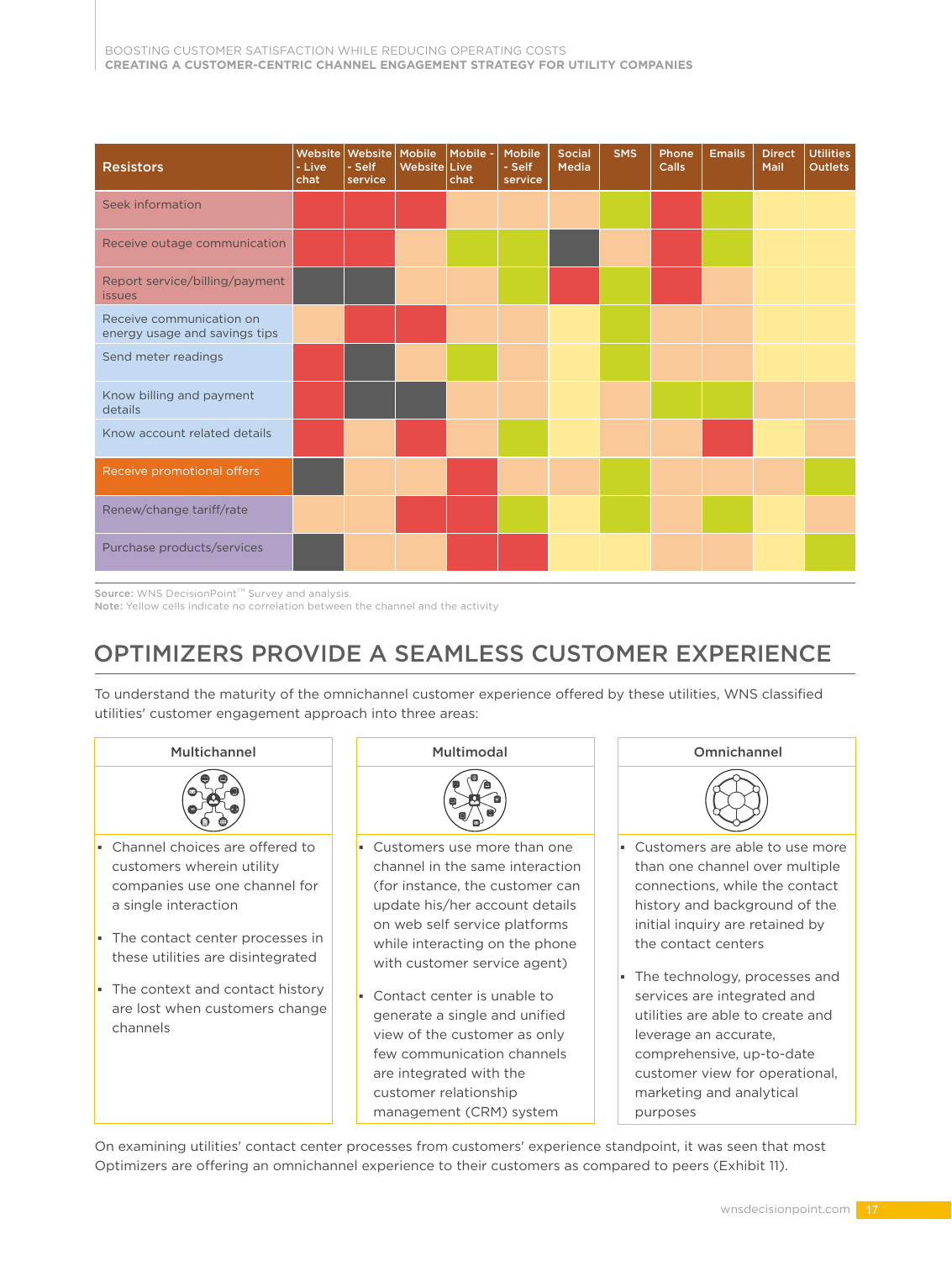

#### Exhibit 11 Customer Engagement Approach Adopted by Utilities

Source: WNS DecisionPoint™ Survey

A multichannel contact center provides utility service providers with a unique opportunity to gain a deeper-level understanding of their customers by accessing a plethora of external information on their activities and feedback. For example, companies can integrate social media information with their internal systems to enhance their view of customer behavioral data, which helps customer service agents personalize each interaction based on customers' needs and historical activity.

Although Executors lead Explorers and Resistors in terms of better understanding of customer preferences for specific channels, they still lag behind with Optimizers in fully integrating their customer support operations. Most Executors (80%), Explorers (90%),

and Resistors (91%) have very limited or no coordination among various channels resulting in the creation of multiple customer profiles and contact histories. The customer data generated from various channels is isolated in disparate systems and used by individual processes in a siloed form. The disintegrated systems limit the ability of contact center to share customers' recent and historical data with other agents, thereby requiring customers to reiterate their contact purpose to every agent with every transfer. This slows down the interaction process and leads to an increase in average handle time (AHT) and adds to customers' displeasure. As a result, these utilities lag behind industry in customer satisfaction scores (Exhibit 7).

Most Optimizers provide omnichannel experience to their customers. These utilities have a centralized knowledgebase of customer details (such as customer's tariff plan, energy consumption patterns, location, meter readings, and payment details, among others) and are able to gain access to all customer intelligence, generated from any channel, on a single screen/ desktop. This enables them to promptly share customers' data and contact history with other agents when customers switch channels or get transferred to another department. Optimizers offering an omnichannel experience to their customers also enjoy many other benefits (Exhibit 12).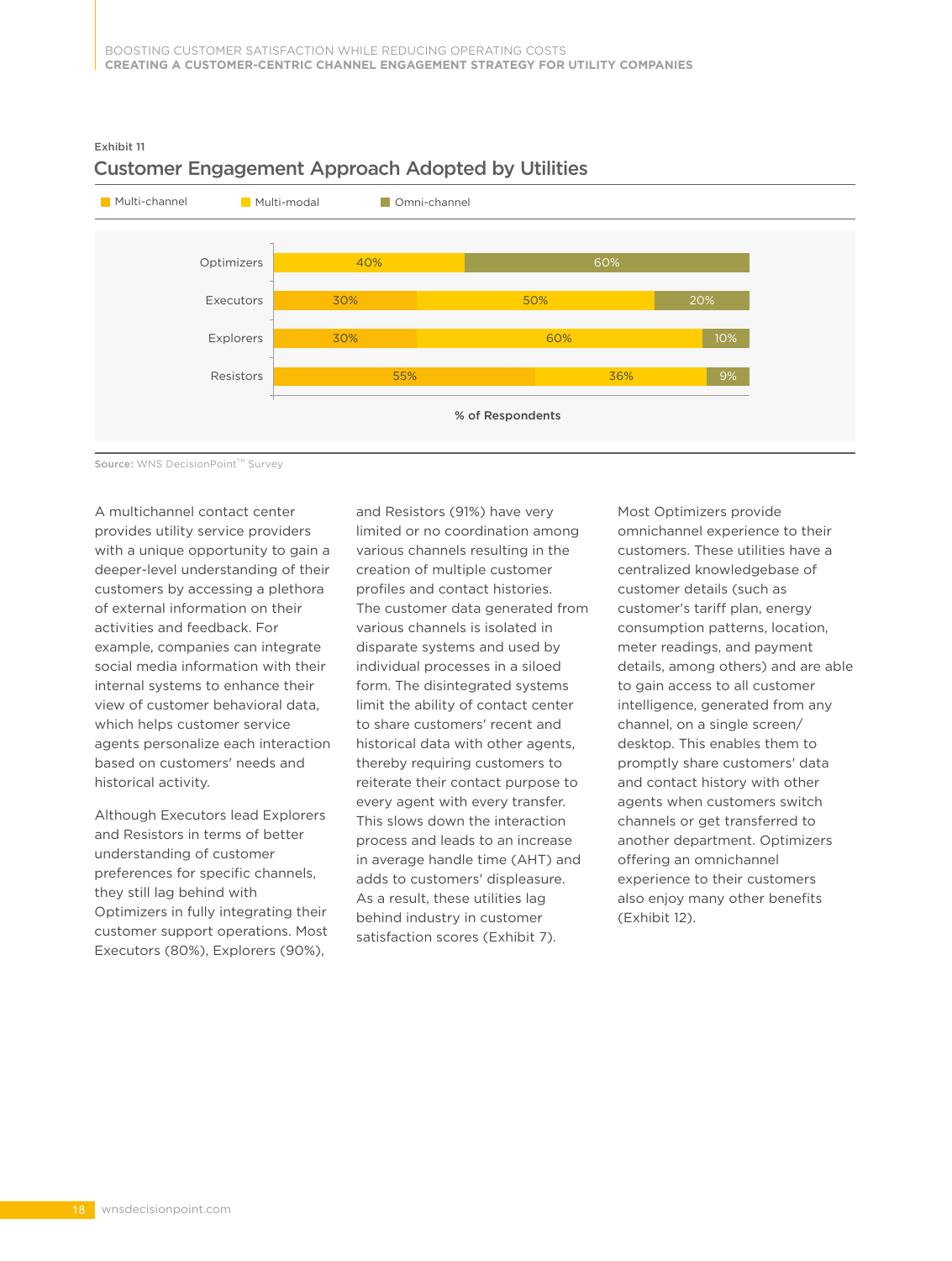

#### Exhibit 12 Benefits Reported by Optimizers Offering Omnichannel Experience

Source: WNS DecisionPoint™ Survey

Although utilities recognize the significance of the omnichannel strategy to boost customer experience, only 24% of utilities were able to deploy this approach, as per the WNS survey. Major challenges holding back Explorers and Resistors from initiating and executing this approach include lack of technology infrastructure to support a single view of the customer and siloed business operations.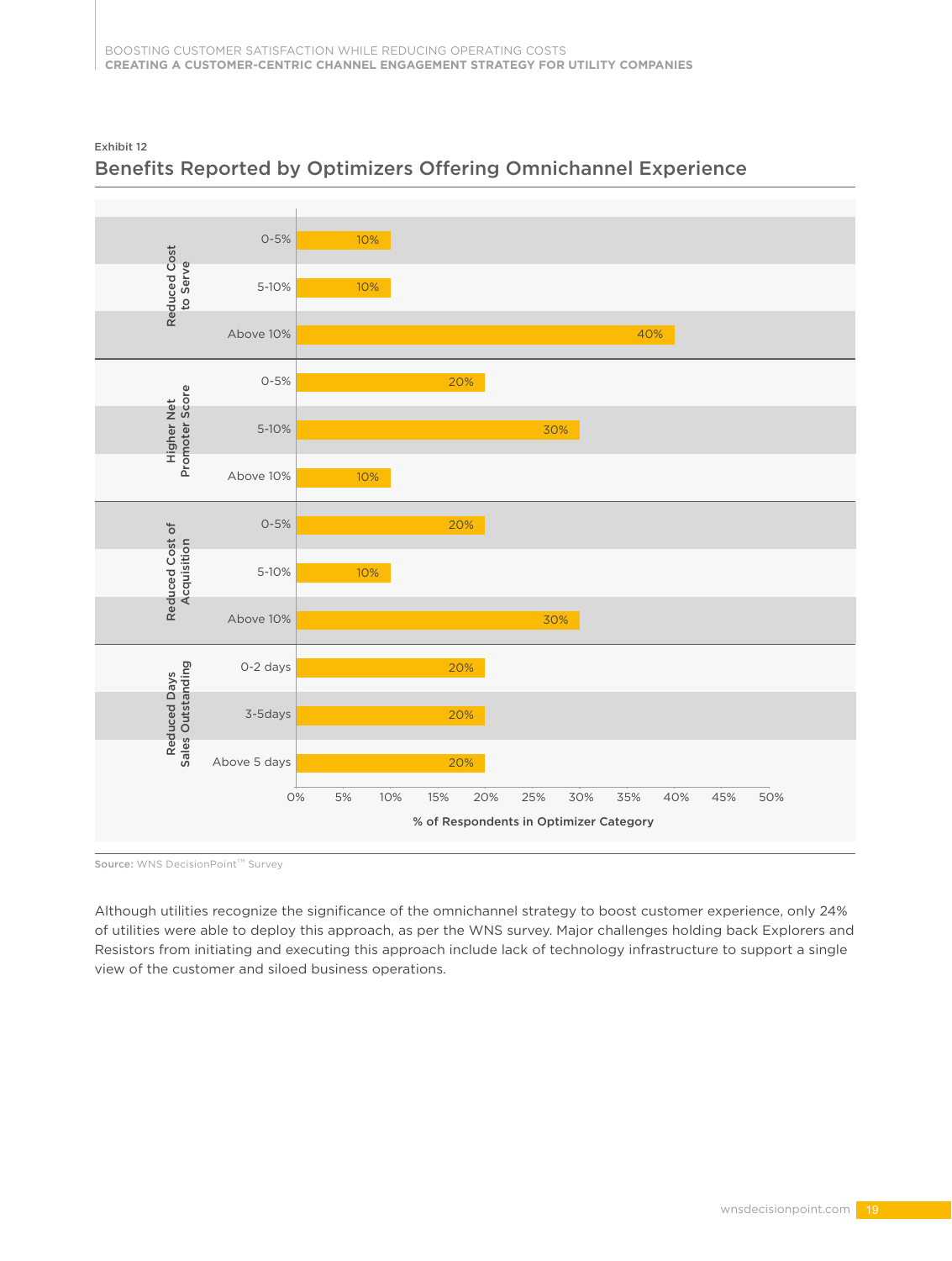#### Exhibit 13





Source: WNS DecisionPoint™ Survey

Although, all utilities in the Resistor and Explorer categories offer multiple interaction channels, 55% of Resistors and 50% of Explorers still have disintegrated operations.

As depicted in the survey (Exhibit 14) by Contact Babel<sup>8</sup>, fragmented processes pass only standard customer data, most often the customer name, rather than key

fields such as the contact history of the customer, his/her account details, or location details<sup>vi</sup>.

#### Exhibit 14

### Customer Data Handover from Mobile Medium to Other Channels



Source: 'The Inner Circle Guide to Omnichannel Customer Contact', by ContactBabel, 2016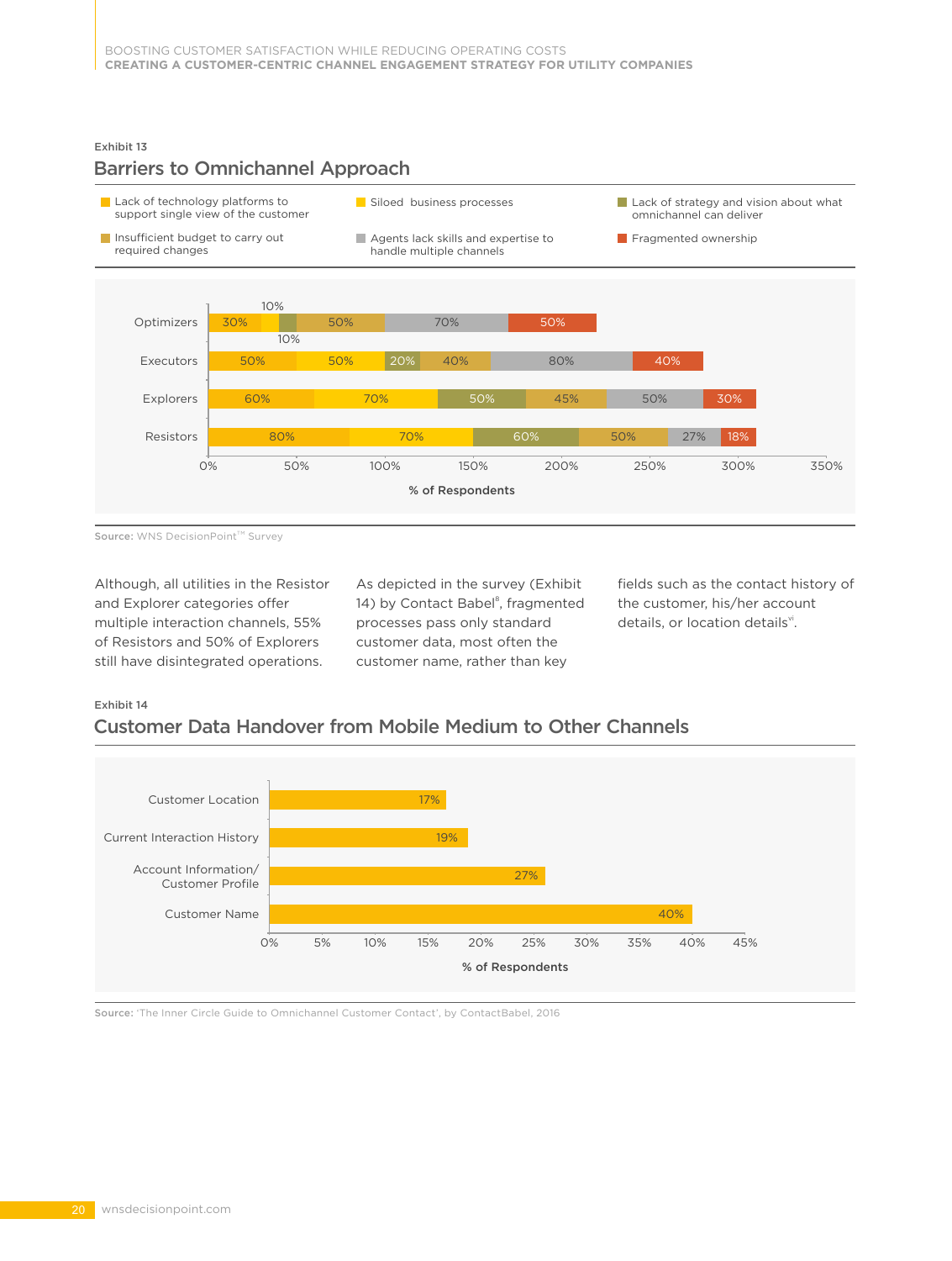BOOSTING CUSTOMER SATISFACTION WHILE REDUCING OPERATING COSTS **CREATING A CUSTOMER-CENTRIC CHANNEL ENGAGEMENT STRATEGY FOR UTILITY COMPANIES**

Most Resistors (~80%) and Explorers (~60%) also lack the ability to generate a single view of customers as investing in such technologies to develop a complete picture of customers' needs and opportunities is not considered a priority area. Moreover, lack of resources and capabilities further delay the adoption of such technologies.

While contact center agents of Executors lack the expertise to handle multiple channels, utilities in Optimizers category reported decentralized ownership of multichannel customer contact operations. For instance, functions such as telephone calls, emails, and live chats are documented as contact center services, whereas customer interaction through social

media is often considered as a part of marketing, and self service operations is embedded within Information Technology (IT) function. Lack of centralized ownership of multichannel customer contact operations restrains utilities from maintaining consistent service across channels and also delays the transition to an omnichannel model.

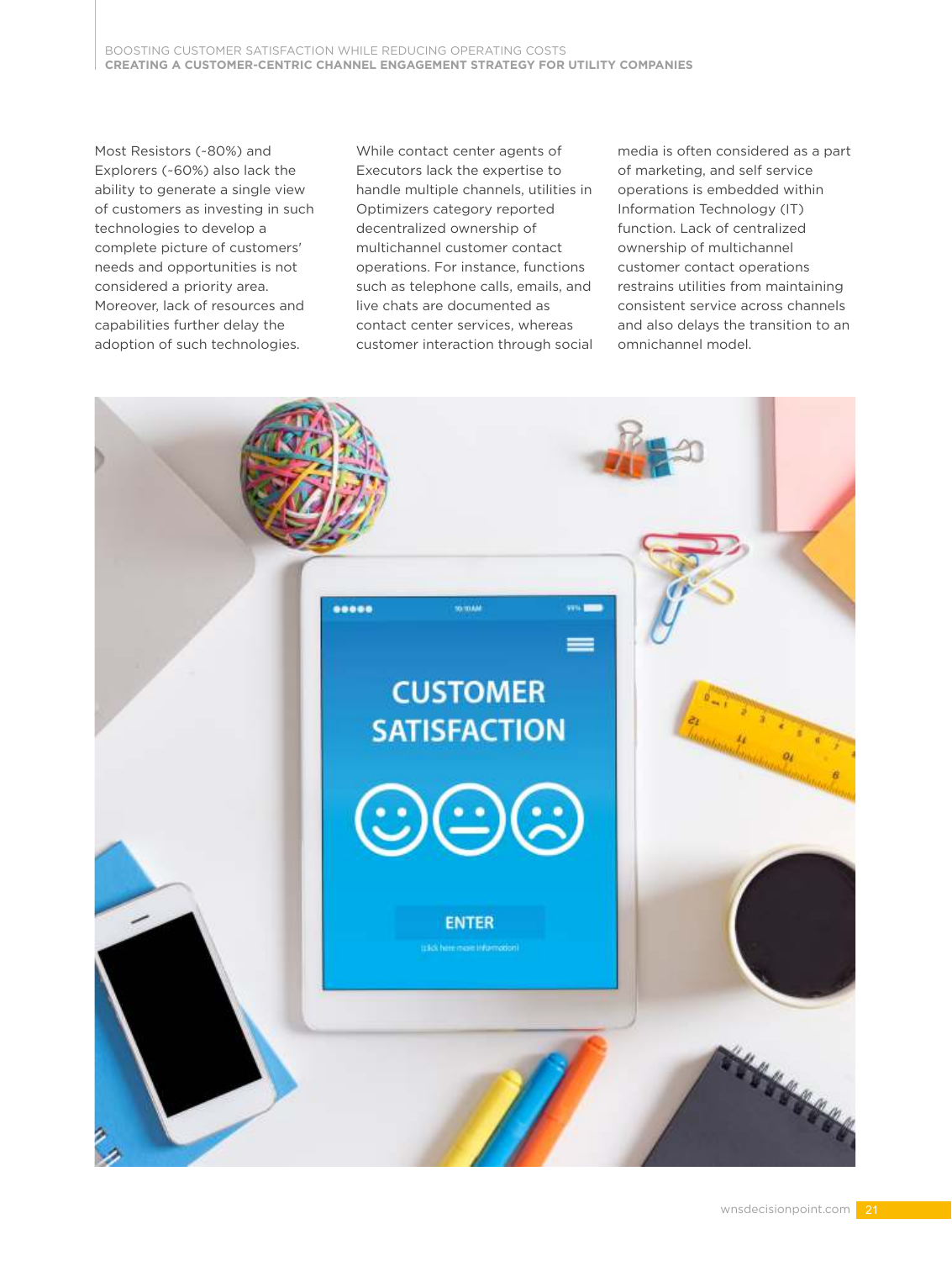# BEGINNING THE SHIFT FROM MULTICHANNEL OR MULTI-MODAL CUSTOMER ENGAGEMENT TO AN OMNICHANNEL ENVIRONMENT

Omnichannel customer engagement enables organizations to resolve customers' issues and cater to their needs in one contact regardless of the communication channel used by them. When the initial channel of interaction fails, the utility, through its omnichannel customer service solution, enables

customers to switch to an alternative/next preferred channel seamlessly without requiring them to repeat tasks they have already completed in the initial channel, such as a customer identity verification process. Building an omnichannel environment creates uniformity across all contact points,

and allows customers to benefit from cohesive, familiar experiences when dealing with the utility service provider. Moving from a multichannel to an omnichannel environment requires utility company to consider following key strategies.

### Provide Multichannel Options

Allowing customers to select which communication they want to receive, when they receive it, how often they receive it, and through which communication channel

(e.g., text message, email or telephone) is the first step towards a holistic omnichannel customer experience. Consequently, mobile application additions and upgrades

are the primary area of focus for most utilities over the next 24 months (Exhibit 15).

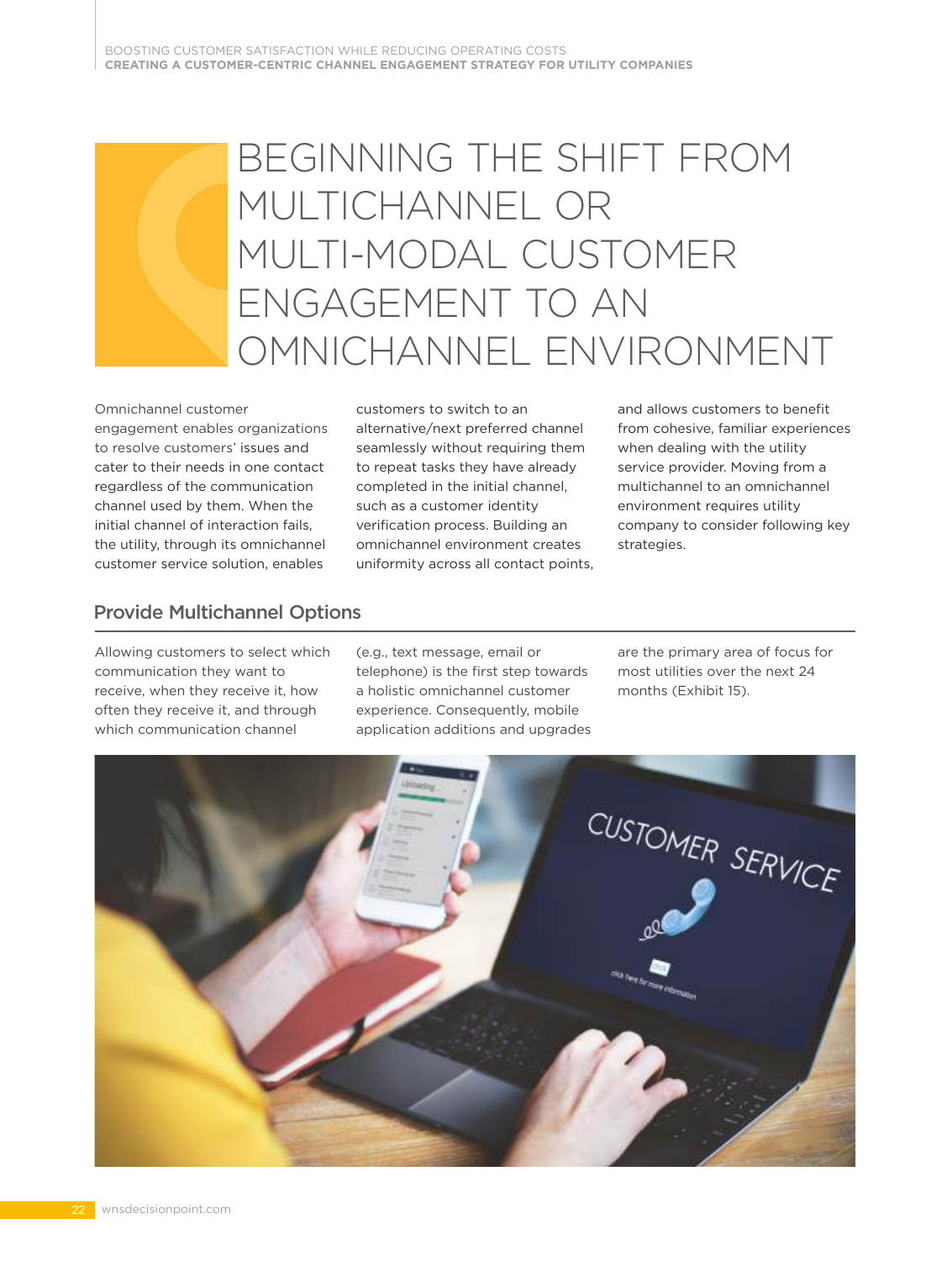

#### Exhibit 15 Channel Investment by Utilities in Next Two Years

Source: WNS Decisionoint™ Survey

# Identify Customer Preferences for Channels

Like the Optimizers, other utilities also need to figure out the channel preferences of their customers. They need to understand that leveraging multiple channels (voice, email, SMS messaging, and push notifications) of customer

engagement to communicate is not enough, as customers can have a disjointed experience if the various channels and associated systems do not communicate with each other. Leveraging the range of analytics solutions mentioned

above in Exhibit 8 will enable utility service providers to know the channel preferences of each customer segment and to deliver relevant and personalized content through the most appropriate channel.

#### Consistently Provide Unified and Integrated Customer-centric Experiences

Customers demand continuity across touch points to complete an interaction and consistency in services across channels. They can promptly figure out if service is better in one channel versus another and this triggers channel switching. Thus, utilities must

deploy integrated tools and processes that support uniform user interfaces across channels and also contribute greatly to ease and efficiency of customer journey. WNS DecisionPoint<sup>™</sup> survey highlights that there is an increasing requirement for

multichannel/omnichannel analytics to get a 360 degree view of the customer journey in a single interaction and also to identify and improve any channel that failed to fulfill the interaction requirements.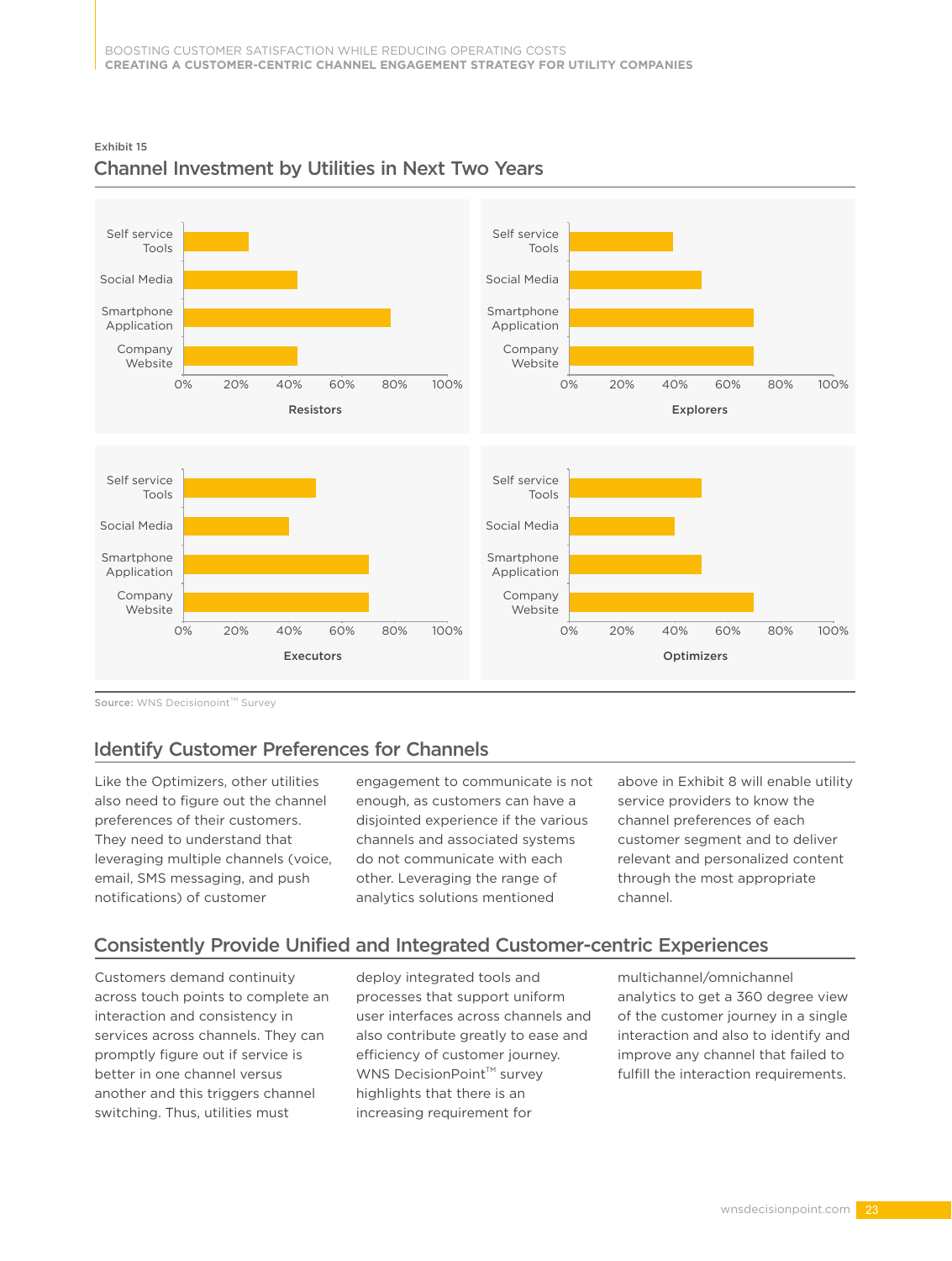Further, to ensure a smooth transition towards an omnichannel customer experience, utilities must focus on building essential infrastructure, anticipate vital agent skill set gaps, and ensure close coordination between various departments that directly or indirectly interact with customers.

### Develop Infrastructure Support

Saddled with legacy systems and siloed operations, the typical cost of customer operations remains high. To cope with the rapidly moving target of customer expectations, utilities should focus their immediate efforts on:

- Creating a unique customer identification irrespective of engagement channels
- Deploying omnichannel tools to engage with customers via the 'best-fit' channel for a particular type of interaction
- Aggregating engagement data by investing in an IT infrastructure that can serve as a central repository for all transactional and interaction data
- Providing a  $360^\circ$  view of customers wherein agents can view the full context of a customer's contact status, account history, and consumption pattern, irrespective of any channel

### Anticipate Agents' Skill Sets

With the advent of digital channels, agents are further burdened with the responsibility to handle as many as 17 different contact channels<sup>vii</sup>. Utilities should provide their contact center agents with an omnichannel CRM or similar infrastructure to enable them to

promptly access product/service information on a single screen/desktop. Utilities are required to evaluate the gap in the skills they currently have within the contact center, what they require to support an omnichannel environment and how they can

bridge the knowledge gap. Partnering with professionals that have expertise in omnichannel solutions is one of the ways to overcome the knowledge gap and accelerate the adoption of omnichannel customer experience.

### Make Organization Ready for the Change

This not only includes technology to back the transition to an omnichannel support model but also aligning the entire organization towards the same goal. Omnichannel requires integration between various channels and coordination among

the ownership and management of the various business processes (invoicing, demand response, bill generation, meter reading, among others) and departments (billing, payment, metering and sales) affected by customer interactions. Thus, to successfully execute

omnichannel, utilities are required to have senior executive sponsorship, vested with the authority and responsibility to make changes to any and all appropriate business units.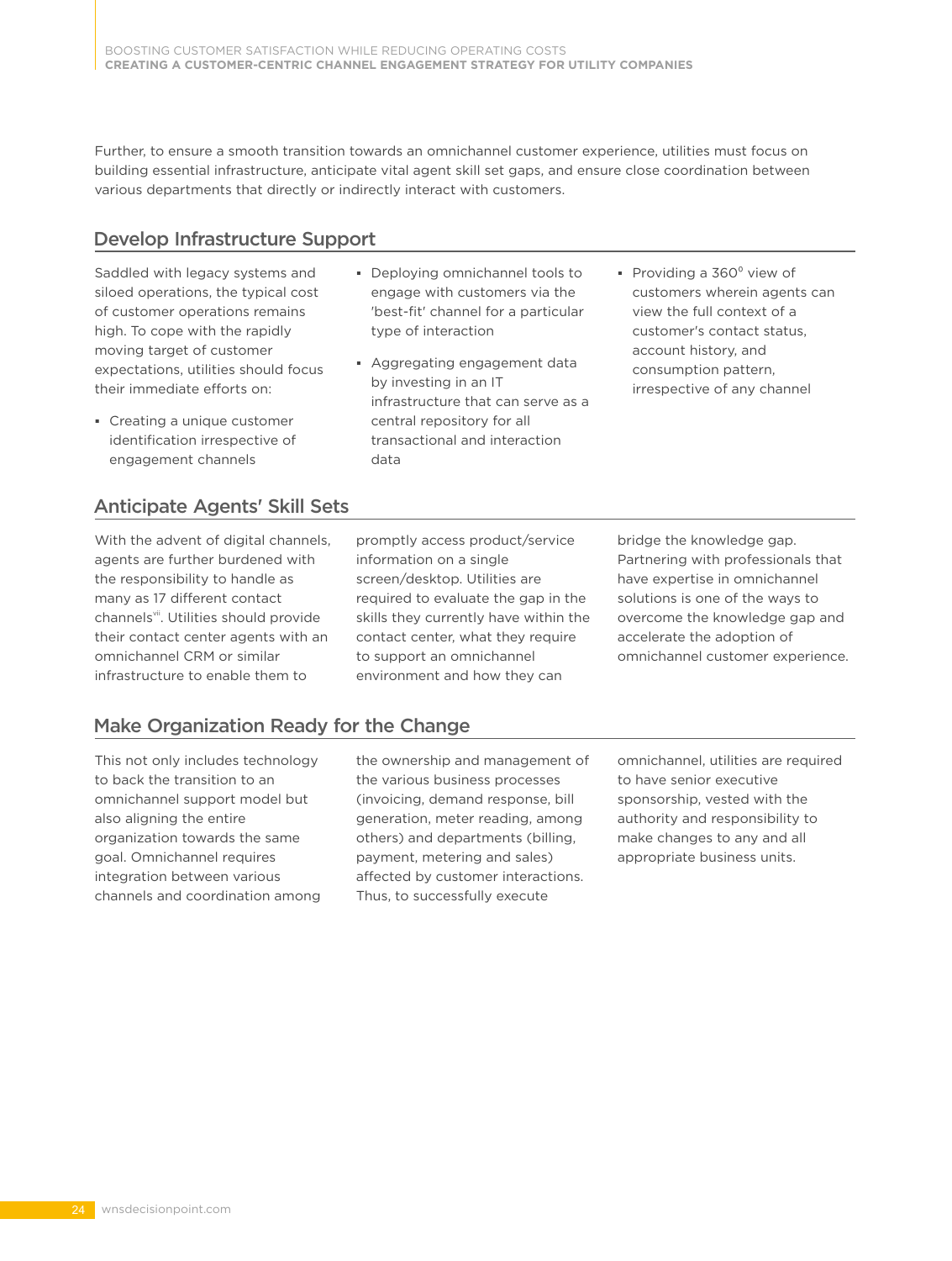# MOVING FORWARD TO OPTIMIZE THE OMNICHANNEL EXPERIENCE

Utilities should now look ahead to optimize customer-facing operations and increase accountability, while lowering

cost-to-serve and raising customer satisfaction. Based on the WNS DecisionPoint<sup>™</sup> survey, primary and secondary channel choices were

identified for each interaction among different age groups.

#### Exhibit 16

### Primary and Secondary Channel Preferences for Specific Interaction Types Among Customers of Various Age Groups

| <b>Type of Functions</b>                | <b>Channel Preferences of Customers</b> |
|-----------------------------------------|-----------------------------------------|
| Communication functions (non-recurring) | Primary preferred channels              |
| Communication functions (recurring)     | Secondary preferred channels            |
| Promotion function                      | Low preferred channels                  |
| Transaction functions                   |                                         |

| Type of channels used for various<br>interactions by customers in the<br>age group of below 34 years | Website<br>- Live<br>chat | Website Mobile<br>- Self<br>service | Website - Live | Mobile<br>chat | <b>Mobile</b><br>- Self<br>service | <b>Social</b><br>Media | <b>SMS</b> | Phone<br>Calls | <b>Emails</b> | <b>Direct</b><br>Mail | <b>Utilities</b><br><b>Outlets</b> |
|------------------------------------------------------------------------------------------------------|---------------------------|-------------------------------------|----------------|----------------|------------------------------------|------------------------|------------|----------------|---------------|-----------------------|------------------------------------|
| Seek information                                                                                     |                           |                                     |                |                |                                    |                        |            |                |               |                       |                                    |
| Receive outage communication                                                                         |                           |                                     |                |                |                                    |                        |            |                |               |                       |                                    |
| Report service/billing/payment<br><i>issues</i>                                                      |                           |                                     |                |                |                                    |                        |            |                |               |                       |                                    |
| Receive communication on<br>energy usage and savings tips                                            |                           |                                     |                |                |                                    |                        |            |                |               |                       |                                    |
| Send meter readings                                                                                  |                           |                                     |                |                |                                    |                        |            |                |               |                       |                                    |
| Know billing and payment<br>details                                                                  |                           |                                     |                |                |                                    |                        |            |                |               |                       |                                    |
| Know account related details                                                                         |                           |                                     |                |                |                                    |                        |            |                |               |                       |                                    |
| Receive promotional offers                                                                           |                           |                                     |                |                |                                    |                        |            |                |               |                       |                                    |
| Renew/change tariff/rate                                                                             |                           |                                     |                |                |                                    |                        |            |                |               |                       |                                    |
| Purchase products/services                                                                           |                           |                                     |                |                |                                    |                        |            |                |               |                       |                                    |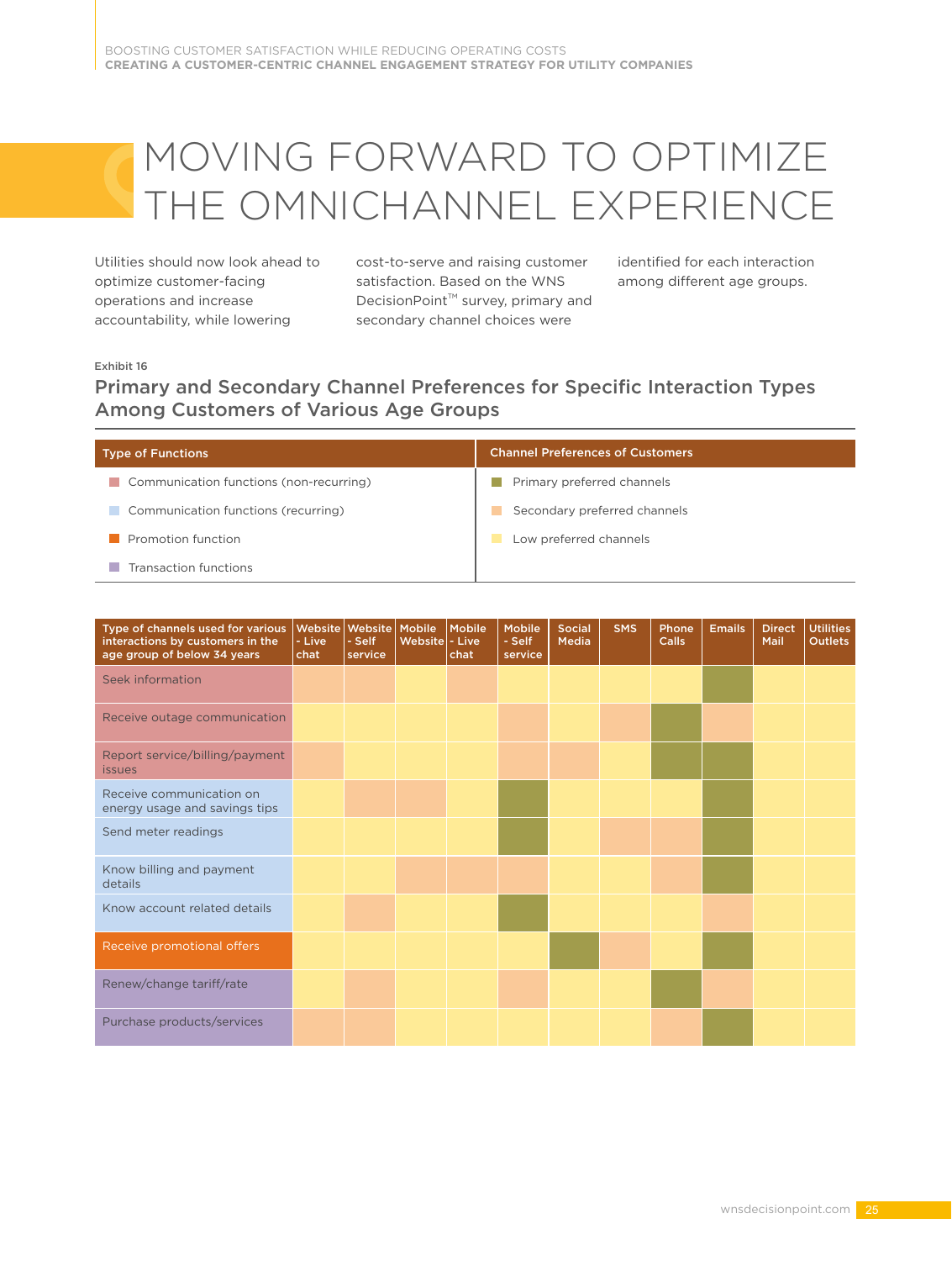| Type of channels used for various<br>interactions by customers in the<br>age group 35-44 years | Website<br>- Live<br>chat | Website Mobile<br>- Self<br>service | Website Live | Mobile -<br>chat | <b>Mobile</b><br>- Self<br>service | Social<br>Media | <b>SMS</b> | Phone<br><b>Calls</b> | <b>Emails</b> | <b>Direct</b><br>Mail | <b>Utilities</b><br><b>Outlets</b> |
|------------------------------------------------------------------------------------------------|---------------------------|-------------------------------------|--------------|------------------|------------------------------------|-----------------|------------|-----------------------|---------------|-----------------------|------------------------------------|
| Seek information                                                                               |                           |                                     |              |                  |                                    |                 |            |                       |               |                       |                                    |
| Receive outage communication                                                                   |                           |                                     |              |                  |                                    |                 |            |                       |               |                       |                                    |
| Report service/billing/payment<br><b>issues</b>                                                |                           |                                     |              |                  |                                    |                 |            |                       |               |                       |                                    |
| Receive communication on<br>energy usage and savings tips                                      |                           |                                     |              |                  |                                    |                 |            |                       |               |                       |                                    |
| Send meter readings                                                                            |                           |                                     |              |                  |                                    |                 |            |                       |               |                       |                                    |
| Know billing and payment<br>details                                                            |                           |                                     |              |                  |                                    |                 |            |                       |               |                       |                                    |
| Know account related details                                                                   |                           |                                     |              |                  |                                    |                 |            |                       |               |                       |                                    |
| Receive promotional offers                                                                     |                           |                                     |              |                  |                                    |                 |            |                       |               |                       |                                    |
| Renew/change tariff/rate                                                                       |                           |                                     |              |                  |                                    |                 |            |                       |               |                       |                                    |
| Purchase products/services                                                                     |                           |                                     |              |                  |                                    |                 |            |                       |               |                       |                                    |

| Type of channels used for various<br>interactions by customers in the<br>age group 45-54 years | Website<br>- Live<br>chat | Website Mobile<br>- Self<br>service | Website Live | Mobile -<br>chat | <b>Mobile</b><br>- Self<br>service | Social<br>Media | <b>SMS</b> | Phone<br>Calls | <b>Emails</b> | <b>Direct</b><br>Mail | <b>Utilities</b><br><b>Outlets</b> |
|------------------------------------------------------------------------------------------------|---------------------------|-------------------------------------|--------------|------------------|------------------------------------|-----------------|------------|----------------|---------------|-----------------------|------------------------------------|
| Seek information                                                                               |                           |                                     |              |                  |                                    |                 |            |                |               |                       |                                    |
| Receive outage communication                                                                   |                           |                                     |              |                  |                                    |                 |            |                |               |                       |                                    |
| Report service/billing/payment<br><i>issues</i>                                                |                           |                                     |              |                  |                                    |                 |            |                |               |                       |                                    |
| Receive communication on<br>energy usage and savings tips                                      |                           |                                     |              |                  |                                    |                 |            |                |               |                       |                                    |
| Send meter readings                                                                            |                           |                                     |              |                  |                                    |                 |            |                |               |                       |                                    |
| Know billing and payment<br>details                                                            |                           |                                     |              |                  |                                    |                 |            |                |               |                       |                                    |
| Know account related details                                                                   |                           |                                     |              |                  |                                    |                 |            |                |               |                       |                                    |
| Receive promotional offers                                                                     |                           |                                     |              |                  |                                    |                 |            |                |               |                       |                                    |
| Renew/change tariff/rate                                                                       |                           |                                     |              |                  |                                    |                 |            |                |               |                       |                                    |
| Purchase products/services                                                                     |                           |                                     |              |                  |                                    |                 |            |                |               |                       |                                    |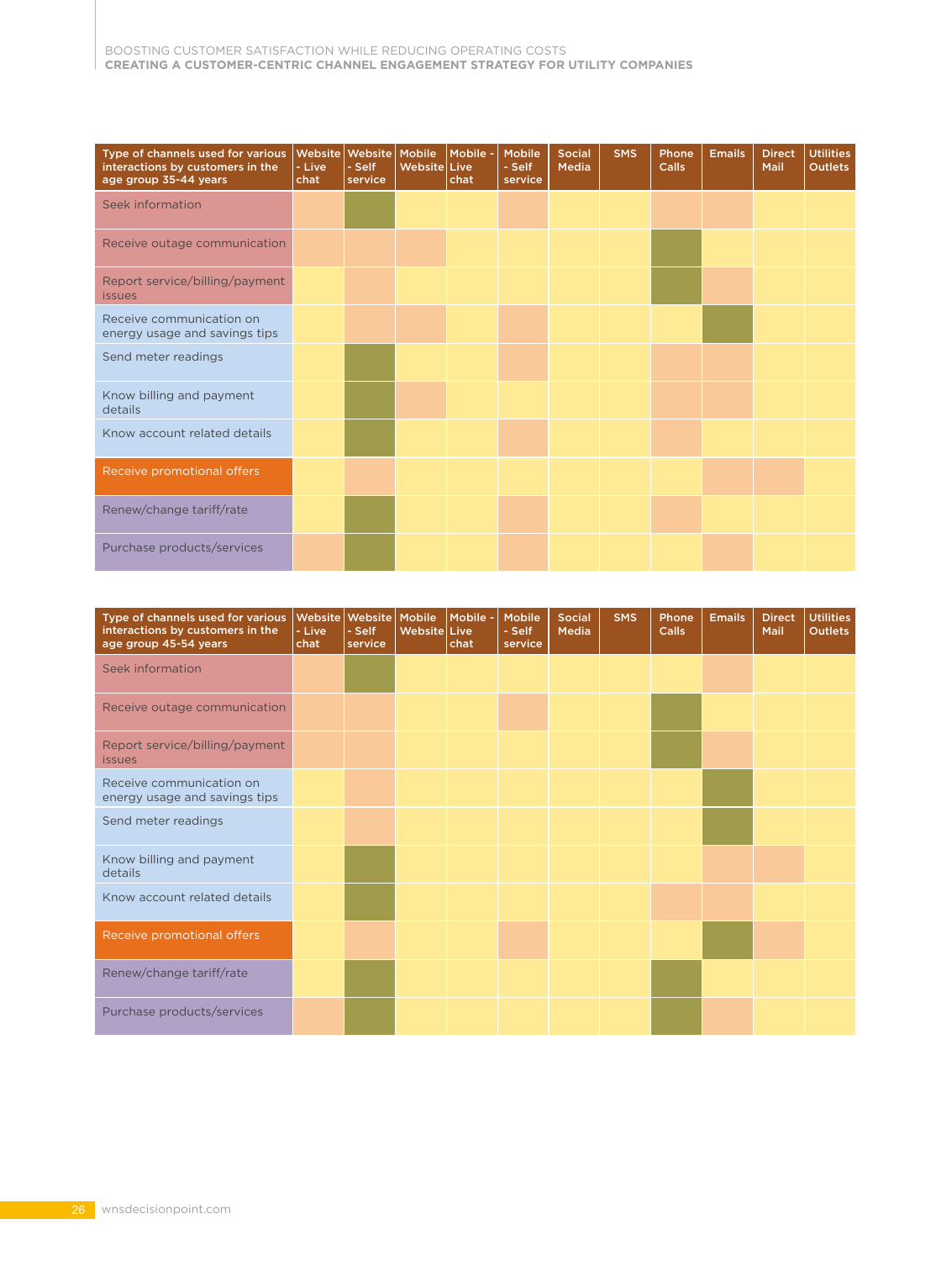| Type of channels used for various<br>interactions by customers in the<br>age group of above 55 years | Website<br>- Live<br>chat <sup>'</sup> | Website Mobile<br>- Self<br>service | Website Live | l Mobile -<br>chat | Mobile<br>- Self<br>service | Social<br>Media | <b>SMS</b> | Phone<br>Calls | <b>Emails</b> | <b>Direct</b><br>Mail | <b>Utilities</b><br><b>Outlets</b> |
|------------------------------------------------------------------------------------------------------|----------------------------------------|-------------------------------------|--------------|--------------------|-----------------------------|-----------------|------------|----------------|---------------|-----------------------|------------------------------------|
| Seek information                                                                                     |                                        |                                     |              |                    |                             |                 |            |                |               |                       |                                    |
| Receive outage communication                                                                         |                                        |                                     |              |                    |                             |                 |            |                |               |                       |                                    |
| Report service/billing/payment<br><i>issues</i>                                                      |                                        |                                     |              |                    |                             |                 |            |                |               |                       |                                    |
| Receive communication on<br>energy usage and savings tips                                            |                                        |                                     |              |                    |                             |                 |            |                |               |                       |                                    |
| Send meter readings                                                                                  |                                        |                                     |              |                    |                             |                 |            |                |               |                       |                                    |
| Know billing and payment<br>details                                                                  |                                        |                                     |              |                    |                             |                 |            |                |               |                       |                                    |
| Know account related details                                                                         |                                        |                                     |              |                    |                             |                 |            |                |               |                       |                                    |
| Receive promotional offers                                                                           |                                        |                                     |              |                    |                             |                 |            |                |               |                       |                                    |
| Renew/change tariff/rate                                                                             |                                        |                                     |              |                    |                             |                 |            |                |               |                       |                                    |
| Purchase products/services                                                                           |                                        |                                     |              |                    |                             |                 |            |                |               |                       |                                    |

Source: WNS DecisionPoint™ Survey

Utilities should segment their customers based on multiple sub parameters including age, income level, location, usage pattern and payment history and should then assess the channel preference of

each group for each function and interaction type. However, for illustration purpose, we have segmented customers based on their age group only. Utilities should then measure, understand

and compare the costs associated with each channel. The range of cost of contact per customer (CoC) for each channel is depicted in the table below.

#### Exhibit 17

### CoC Per Customer by Channel Type

| <b>Channels</b>           | l - Live<br>chat | Website Website   Mobile   Mobile<br>- Self<br>service <sup>1</sup> | Websitel - Live | chat                                 | <b>Mobile</b><br>- Self<br>service | Social<br>Media | SMS     | Phone<br>Calls         | <b>Emails</b> | Direct<br>Mail | Utilities<br><b>Outlets</b> |
|---------------------------|------------------|---------------------------------------------------------------------|-----------------|--------------------------------------|------------------------------------|-----------------|---------|------------------------|---------------|----------------|-----------------------------|
| CoC per customer (In USD) | $$1 < = $5$      |                                                                     |                 | $$1 < = $5 \mid $1 < = $5 \mid < $1$ |                                    |                 | $<$ \$1 | $55 < -510$ $51 < -55$ |               | > \$10         | $$5 < = $10$                |

Source: WNS DecisionPoint™ Survey

As seen in the above Exhibits (16 and 17), customers below 34 years mostly use low-cost digital channels such as mobile self service and social media as their primary interaction channels for recurring communication such as sending meter readings, obtaining records of past bills and payment history, as well as receiving

promotional offers. Channels such as SMS and web self service platforms are comparatively less preferred modes to interact with utilities for transactional and nonrecurring communication. This group also considers email as an important channel of communication for almost all interactions.

Customers in the age group of 35- 44 years prefer low-cost digital channels such as web self service for transaction related and recurring communication and, to some extent, for non-recurring interactions. Customers in this age group also leverage low-cost digital channels such as mobile website and smartphone apps as their next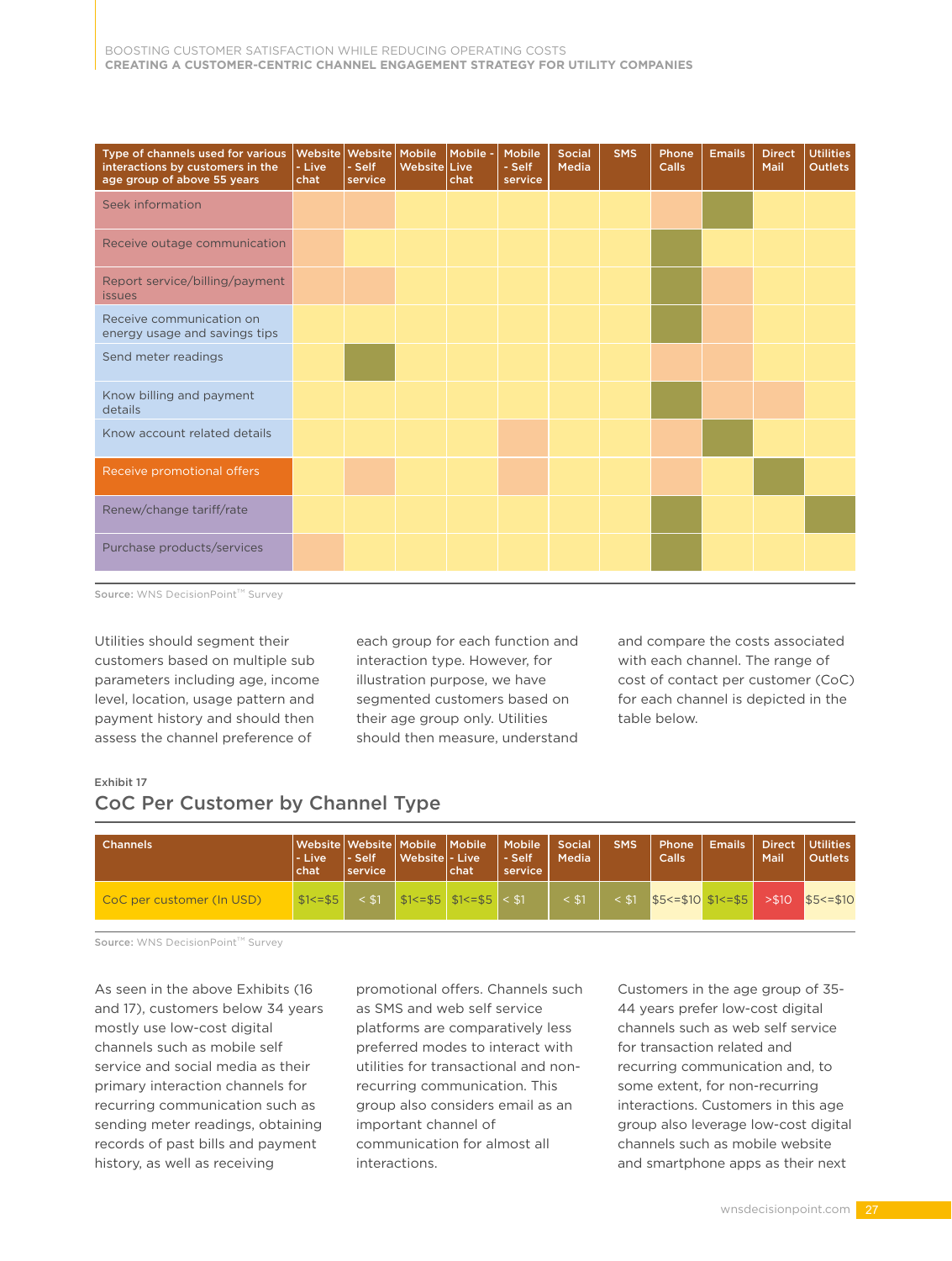preferred choices of communication to receive updates on outages and promotional offers.

Customers in the age group of 45-54 years prefer a mix of digital and traditional channels for varied types of customer service interactions. Costlier traditional channels are mostly preferred by customers aged 55 years and above for reaching out to the utility service provider including promotional offers which this age

group prefers to receive through direct mails.

Digital technologies can help utilities become more cost competitive by transitioning specific interactions from high-cost channels such as direct mail, phone calls and face-to-face interactions at utility outlets to primary or secondary preferred low cost digital channels. However, utilities need to fully comprehend the drivers for usage of a specific channel(s) for

various interactions. WNS DecisionPoint<sup>™</sup> proposes a conceptual framework (Exhibit 19), that provides a theoretical understanding of Channel Determination Criteria (CDC). Each customer interaction is required to be assessed from the customer's perspective and rated as high, medium, or low on basis on three criteria; criticality, complexity, and sensitivity.

Exhibit 18

# Mapping Business Functions and Customer Interactions based on CDC

| <b>Type of Functions</b>                                  |                    |                       |                                 |  |  |  |  |  |
|-----------------------------------------------------------|--------------------|-----------------------|---------------------------------|--|--|--|--|--|
| <b>Communication functions</b><br>(non-recurring)         |                    | Promotion function    |                                 |  |  |  |  |  |
| Communication functions (recurring)                       |                    | Transaction functions | L - Low I M - Medium I H - High |  |  |  |  |  |
| <b>Interaction Type</b>                                   | <b>Criticality</b> | Complexity            | Sensitivity                     |  |  |  |  |  |
| Seek information                                          | L to M             | Low                   | Low                             |  |  |  |  |  |
| Receive outage communication                              | M to H             | Low                   | L to M                          |  |  |  |  |  |
| Report service/billing/payment<br><i>issues</i>           | M to H             | Low                   | M to H                          |  |  |  |  |  |
| Receive communication on<br>energy usage and savings tips | L to M             | M to H                | L to M                          |  |  |  |  |  |
| Send meter readings                                       | Low                | Low                   | Low                             |  |  |  |  |  |
| Know billing and payment<br>details                       | L to M             | Low                   | Low                             |  |  |  |  |  |
| Know account related details                              | Low                | Low                   | Low                             |  |  |  |  |  |
| Receive promotional offers                                | Low                | Low                   | Low                             |  |  |  |  |  |
| Renew/change tariff/rate                                  | L to M             | L to M                | Low                             |  |  |  |  |  |
| Purchase products/services                                | M to H             | M                     | L to M                          |  |  |  |  |  |

Source: WNS DecisionPoint™ Survey

Each interaction of various segments of customer needs to be quantified on a scale of 1 to 5 to generate a 'Channel Shift Probability Score' (CSP score). The CSP will enable utilities to assess

the probability for shifting a particular interaction(s) of specific customer segment(s). This framework will also enable utilities to develop an optimal strategy for a more effective and profitable

management of these interactions. Below is a hypothetical example to illustrate the value gained by a utility from switching a customer to the low-cost channels.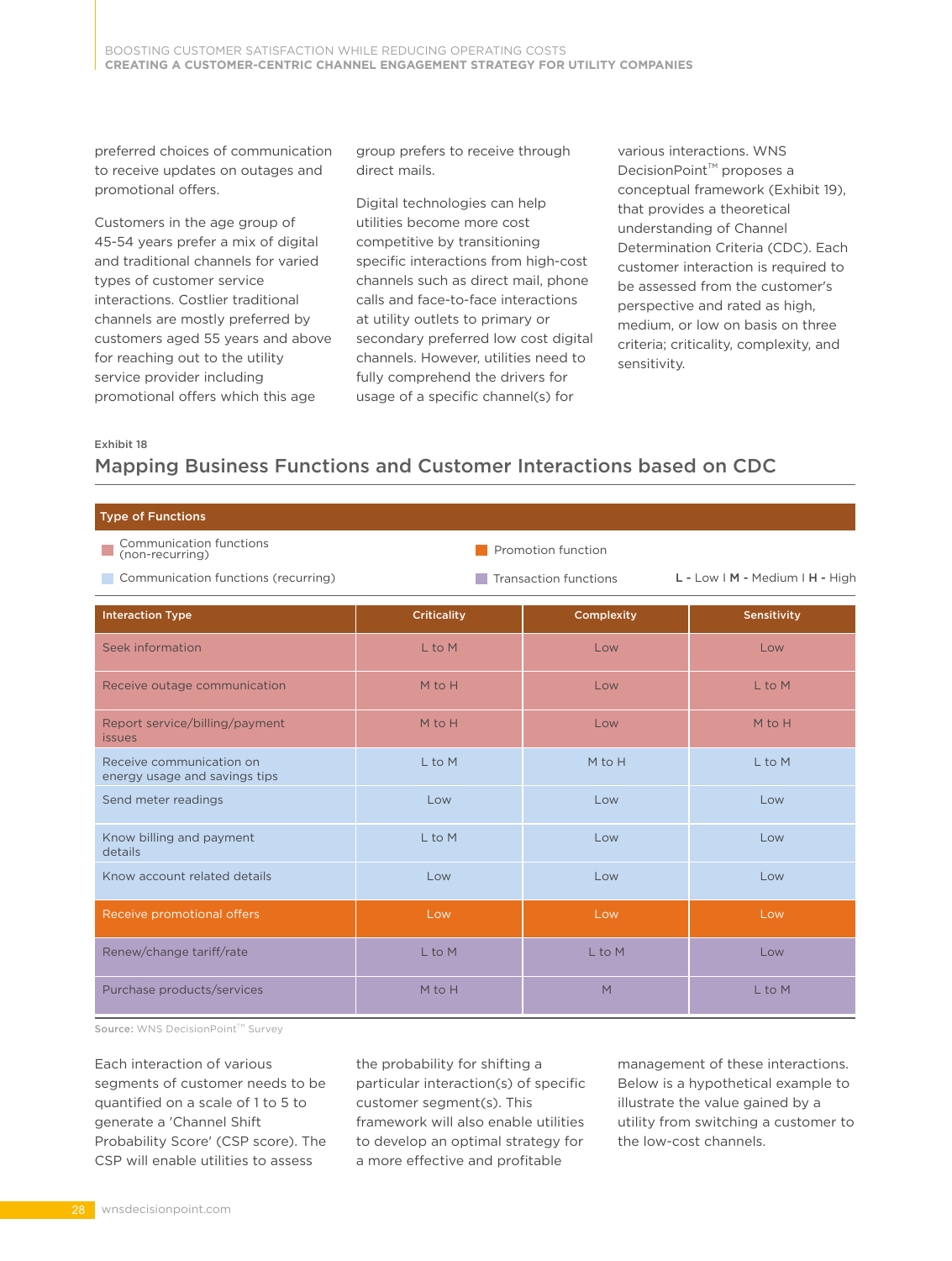Illustration - Robert, a middle-aged (44-55 years) US resident, interacts with his electricity utility provider through various channels (Exhibit 19).

#### Exhibit 19

#### Channels Used by Robert to Interact with his Utility Provider



Source: WNS DecisionPoint™ Survey

On analyzing the channel preferences of Robert for each interaction, it was found out that Robert mostly prefers to use lowcost channels to receive promotional offers, and also to complete transactions such as signing up for a new tariff plan. Robert also uses high-cost traditional channels for transacting with his utility provider and for recurring communication such as checking account balances.

The utility should compare the channel preferences of Robert with those with similar demographic characteristics. This assessment enables companies to ascertain interactions where CoC can be reduced further. For instance, in the above illustration, Robert's interactions for seeking information and knowing the details of historical bills and payments can be shifted to channels with CoC below \$1. Exhibit 20 highlights the

alternative channels of choice (both primary and secondary) by U.S. residents in the age bracket of 45-54 years and also the interactions which can be completed using the most cost effective touch point, thereby improving customer engagement and maximizing channel efficiency.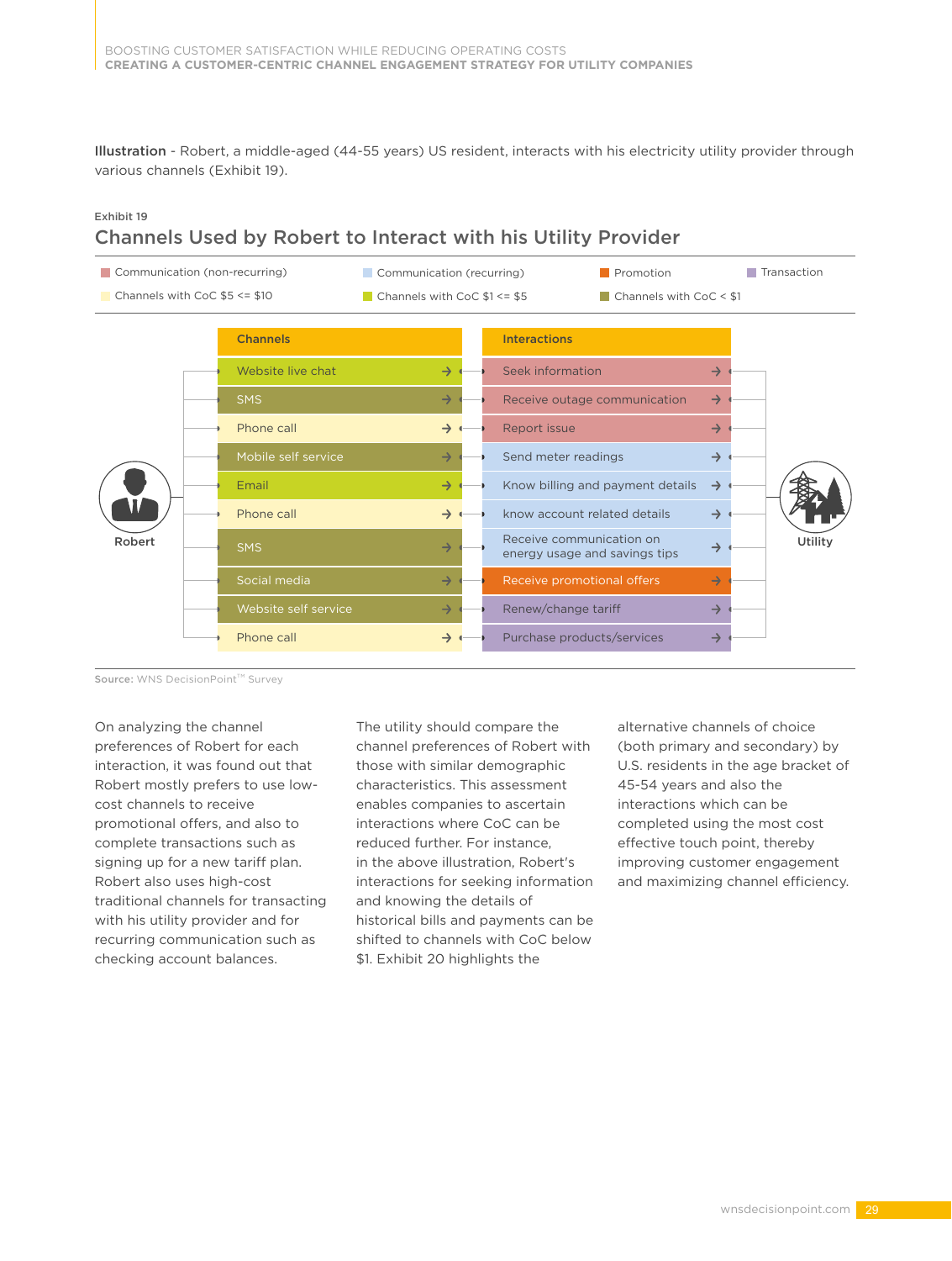Exhibit 20

# Alternative Primary and Secondary Preferred Low-cost Channels

- Channels with CoC \$5 <= \$10 Channels with CoC \$1 <= \$5
	-
- **Primary Preferred Alternative Lower Cost Channels**
- 
- 
- Secondary Preferred Alternative Lower Cost Channels



Source: WNS DecisionPoint™

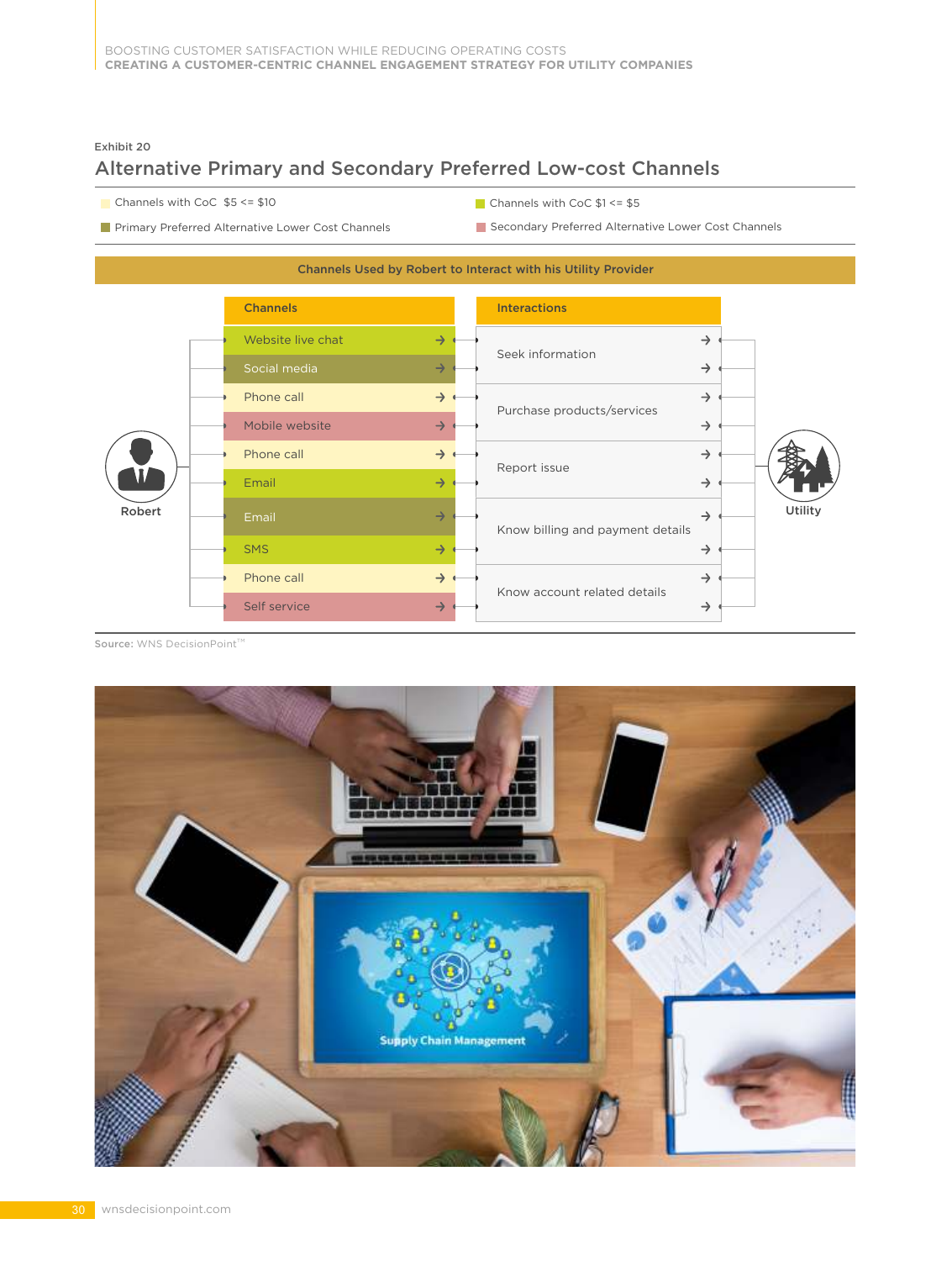The next step is to determine the CSP score for each of the above interactions based on channel determination criteria -criticality, complexity, and sensitivity, as depicted in Exhibit 21. Interactions with scores 2 or below 2 for each of three criteria are most amenable to be shifted to cost effective channels. Whereas, scores higher than 2 for each criteria indicate discomfort or reluctance of

customers to shift. In the exhibit below, interactions marked in the red boxes are the ones that can be considered for channel shift.

#### Exhibit 21 Deriving CPS Scores

Channels with CoC -  $$5 \le 10$ 

**Primary Preferred Alternate Lower Cost Channels** 

Low High Scale of Criticality, Complexity and Sensitivity

Secondary Preferred Alternate Lower Cost Channels

Interactions that can be Shifted to Low Cost Channels



Source: WNS DecisionPoint™

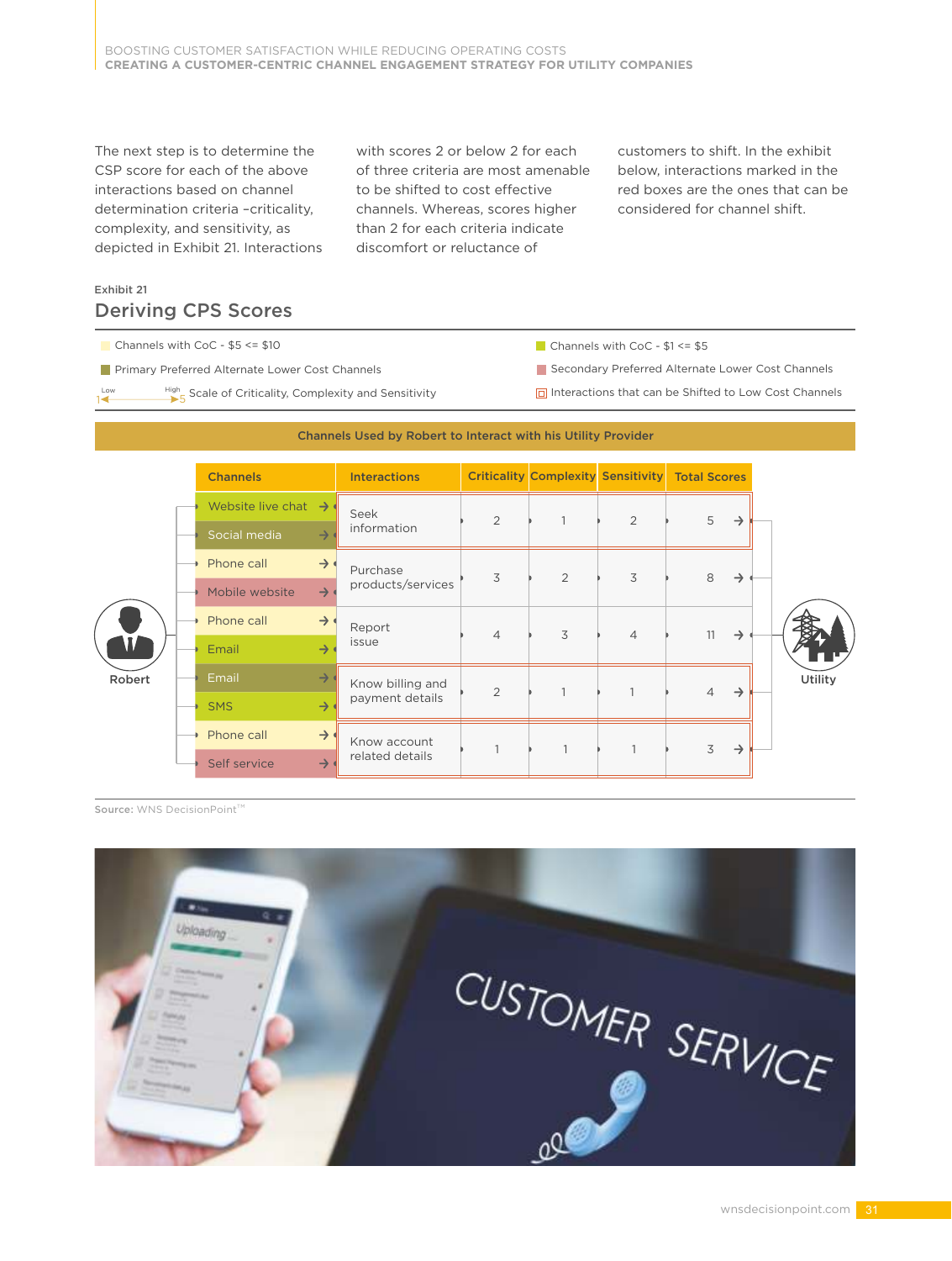Utilities can realize significant cost savings by switching highlighted interactions to alternate preferred channels (Exhibit 22).

#### Exhibit 22

## Estimated Business Value Gained by the Utility Company through Channel Optimization Approach (for illustrative purpose only)



Source: WNS DecisionPoint™

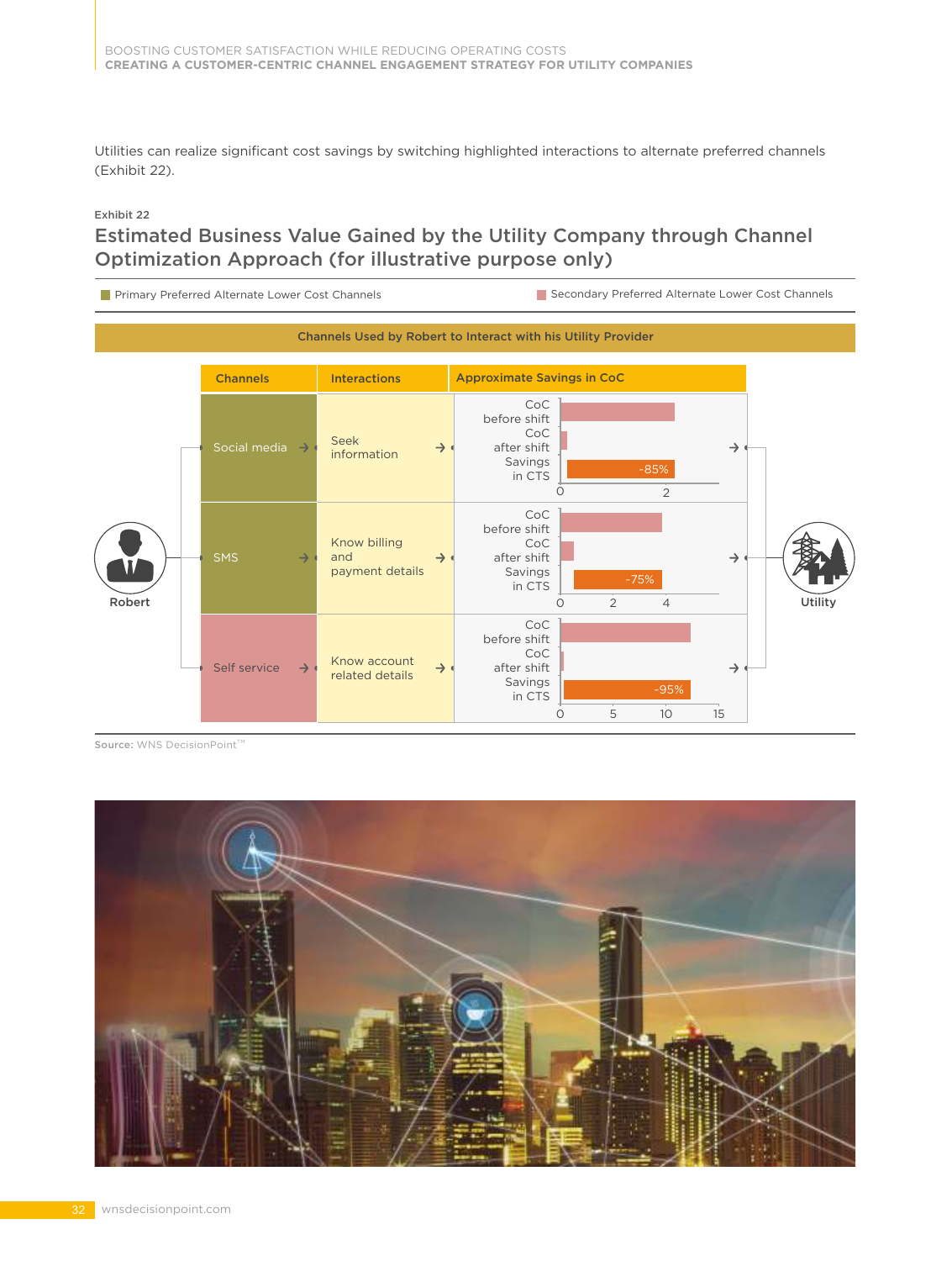# CONCLUSION

Increasing presence of Millennials makes the need for strong omnichannel strategies inevitable. They are utilities' future customers and are strong adopters of technology. The Millennial population in the US, the UK, and Australia is expected to growth at a CAGR rate of 3.1% between 2015 and 2020. This customer group is more socially conscious, strongly influences the purchase decisions of other customers and demands instant resolution/self-resolution of their queries through their channels of choice. With millennials expected to account for nearly  $3/4<sup>th</sup>$  of the adult population by the end of 2020<sup>viii</sup>, are utilities ready to

meet the omnichannel expectations of the bulk of their future customers?

Simply rushing to switch to digital forms of communication is not enough. Customer satisfaction will take a hit if moving between these channels is not seamless or if a customer is forced to communicate via a channel they do not wish to. These channels do have the potential to both increase customer satisfaction and utilities' profitability, but the transition must be strategic.

Utilities must use various types of data to segment customers which

outline important aspects of customer needs, behavior and preferences. The choice of channel can provide competitive differentiation, by providing an optimum level of service, balancing both satisfaction of customer needs with the cost of the channel. Coupled with this, utilities must work to make the experience seamless for the customer, regardless of channel. In this way, utilities will ensure that every customer interaction is performed via a channel that the customer likes, and continuity is maintained with all previous interactions.

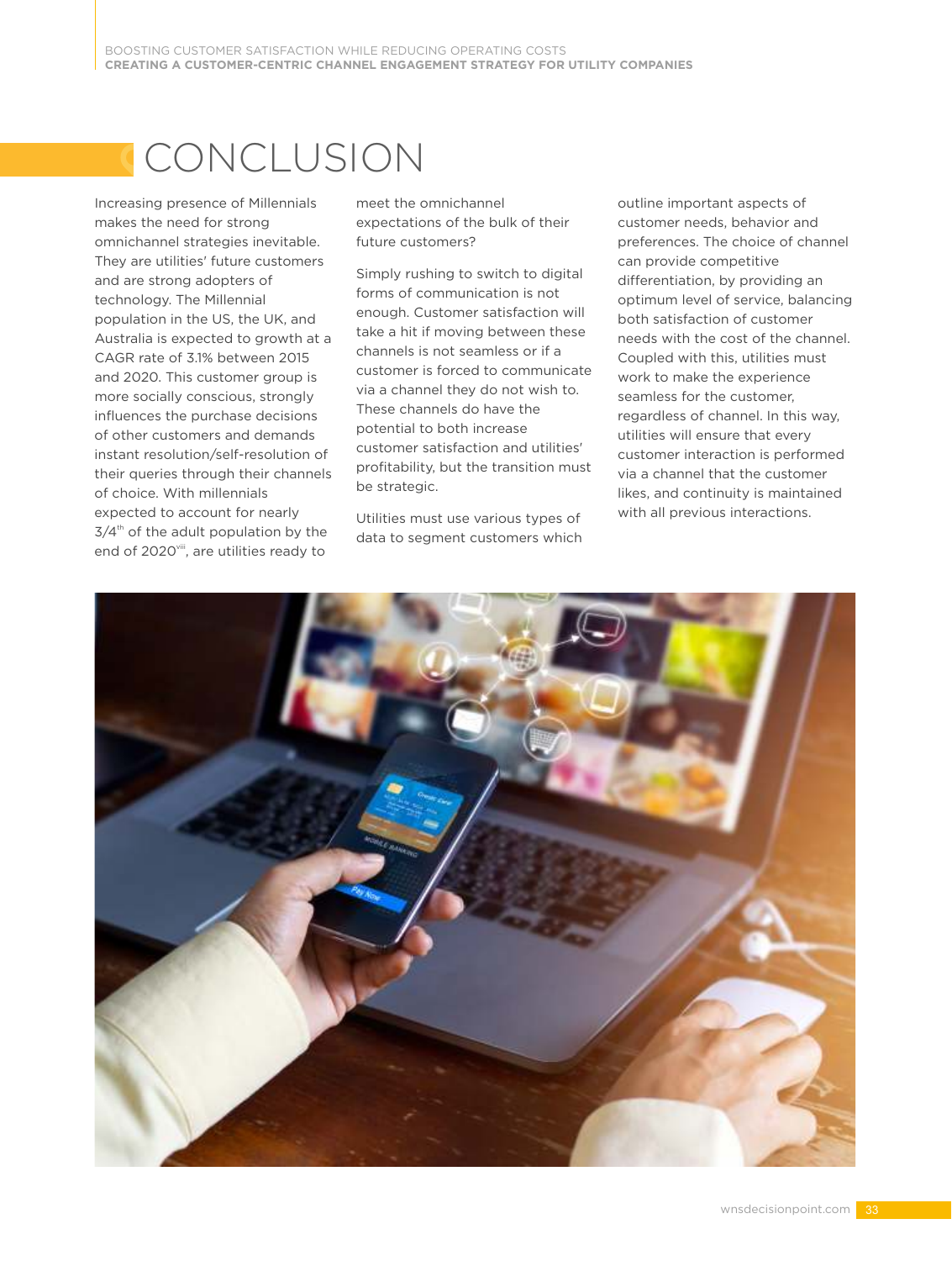# About DecisionPoint

Making key decisions that improve business performance requires more than simple insights. It takes deep data discovery and a keen problem solving approach to think beyond the obvious. As a business leader, you ought to have access to information most relevant to you that helps you anticipate potential business headwinds and craft strategies which can turn challenges into opportunities finally leading to favorable business outcomes.

WNS DecisionPoint<sup>™</sup>, a one-of-its kind thought leadership platform tracks industry segments served by WNS and presents thought-provoking original perspectives based on rigorous data analysis and custom research studies. Coupling empirical data analysis with practical ideas around the application of analytics, disruptive technologies, next-gen customer experience, process transformation and business model innovation; we aim to arm you with decision support frameworks. Drawing on our experience of working with 200+ clients around the world in key industry verticals, and knowledge collaboration with carefully selected partners, including Knowledge@Wharton, each research asset draws on "points of fact" to come up with actionable insights which enables 'bringing the future forward'.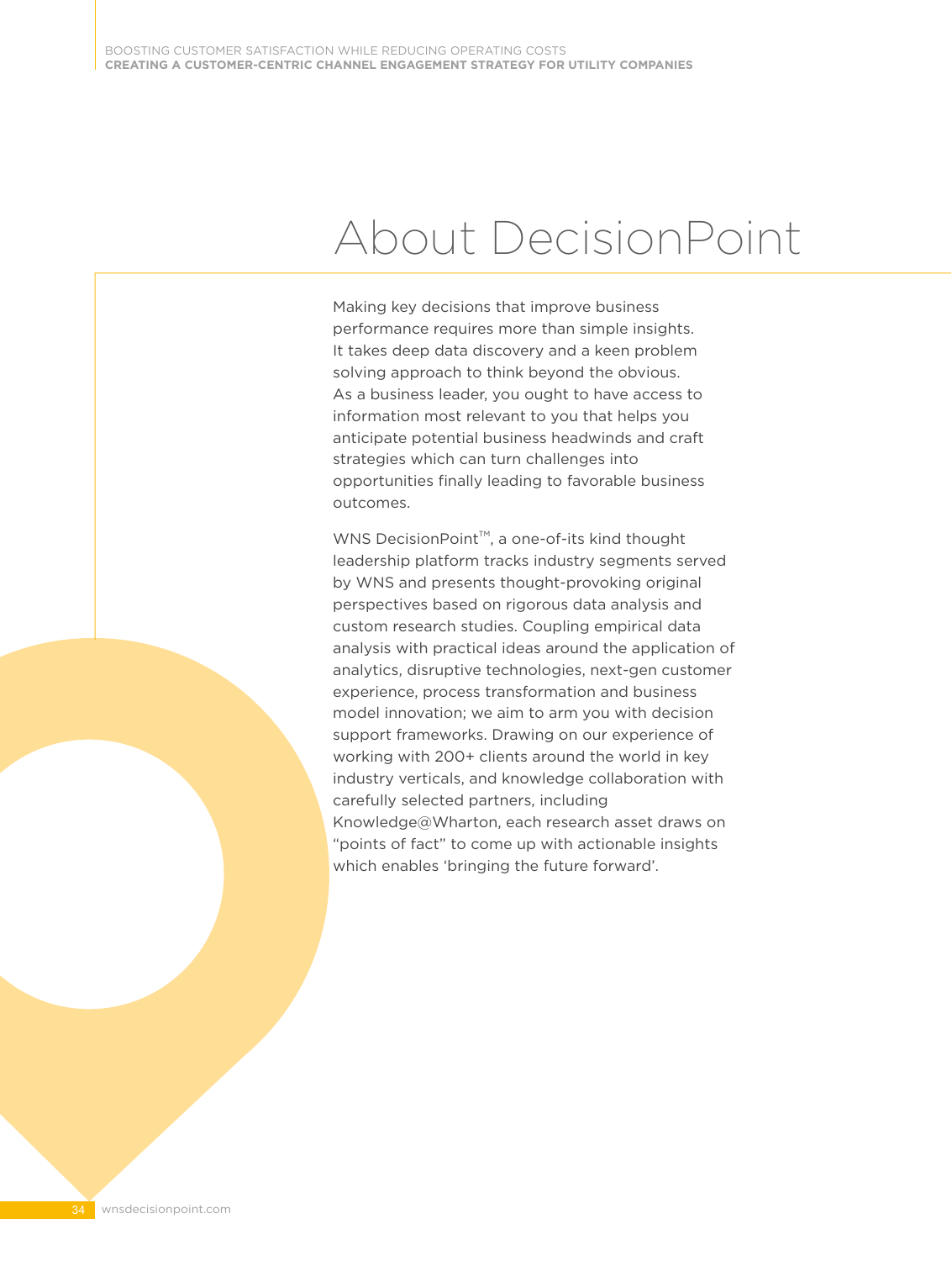# References

- i. International Customer Management Institute, Extreme Engagement in the Multichannel Contact centre, 2013
- ii. UK Customer Satisfaction Index, January 2016
- iii. Dimension Data, Global Contact Centre Bench Marking Report, 2016
- iv. International Customer Management Institute, Extreme Engagement in the Multichannel Contact centre, 2013
- v. Greentech Media, Article by Mike The Institute of Customer Service Munsell, November 18, 2015
- vi. ContactBabel , The Inner Circle Guide to Omnichannel Customer Contact, 2016
- vii. Ventana Research, Smart Desktops Enhance Agent and Customer Experiences,
- viii. US Census Bureau, International Data Base from 2010 - 2020

#### Copyright notice and disclaimer:

All materials and software published on or used here are protected by copyright, and are owned or controlled by or licensed to WNS (Holdings) Limited (WNS), or the party listed as the provider of the materials. UNAUTHORIZED COPYING, REPRODUCTION, REPUBLISHING, UPLOADING, POSTING, TRANSMITTING OR DUPLICATING OF ANY OF THE MATERIAL IS PROHIBITED. You may use it for personal, noncommercial and informational purposes, provided that the documents are not modified and provided you include the following copyright notice in such downloaded materials: © Copyright 2016 WNS (Holdings) Limited. All rights reserved. Some of the information contained herein is extracted from various publications and publicly available information of other companies on their website or other resources, and WNS makes no representation as to the accuracy or completeness of the information. WNS makes no representation that all information relating to these companies/WNS and its businesses has been included.